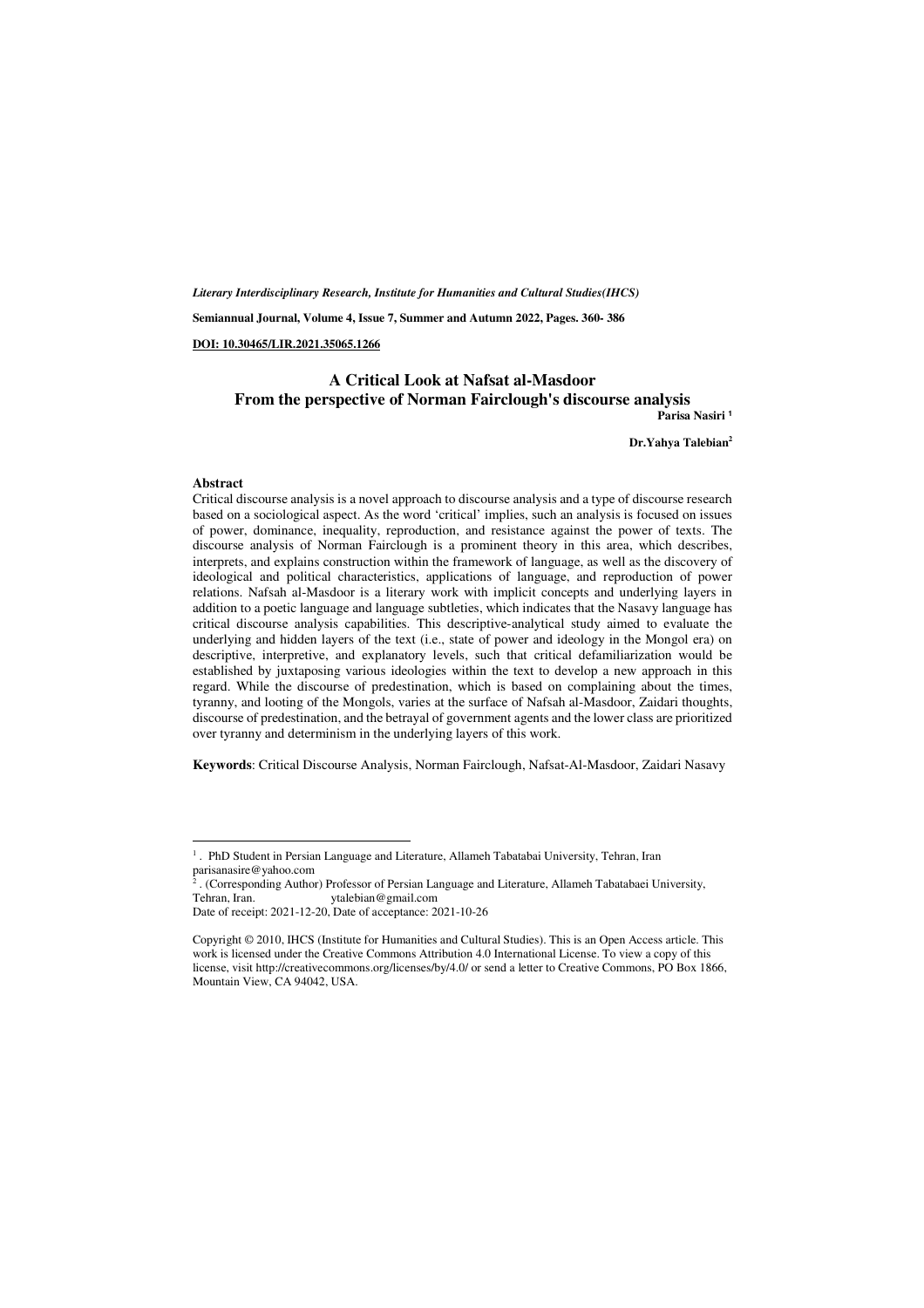پژوهشرهای بین رشتهای ادبی، پژوهشگاه علوم انسانی و مطالعات فرهنگی دوفصلiاههٔ علمی، سال چهارم، شمارهٔ هفتم، بهار و تابستان ۰۱٤۰۱، ۳٦۰– ۳۸٦ DOI: 10.30465/LIR.2021.35065.1266

## نگاهی انتقادی بر نفثة المصدور

از منظر تحليل گفتمان نورمن فركلاف

پريسا نصبري \* دكتر يحيى طالبيان \*\*

### چکیده

تحلیل گفتمان انتقادی رویکردی نوین از تحلیل گفتمان است که وجه جامعه شناختی دارد. تحلیل گفتمان انتقادی فرکلاف یکی از برجستهترین نظریات در حوزهی گفتمان به شمار می رود که به ساخته شدن هویتها در چارچوب زبان، کشف خصایص ایدئولوژیک و سیاسی، کاربستهای زبان و بازتولید روابط قدرت در سه سطح توصیف، تفسیر و تبیین می یر دازد. نفثة المصدور از جمله آثاری است که با توجه به ظرافتهای زبانی و زبان شاعرانه، دارای مفاهیم ضمنی و لایههای زیرین موجود در اثر است و نشان می دهد کلام نسوی قابلیت تحلیل گفتمان انتقادی را دارد. یژوهش حاضر بر آن است تا به شیوهی توصیفی-تحلیلی، در سه لایهی توصیف، تفسیر و تبیین، لایههای زیرین و ینهان متن یعنی وضعیت قدرت و ایدئولوژی در عصر مغول را بررسی کند تا با کنار هم گذاشتن ایدئولوژیهای مختلف در متن به آشنایی زدایی انتقادی و رهیافتی نو در این حوزه دست پابد. یافتههای پژوهش حاکی

\* دانشجوی دکتری گروه زبان و ادبیات فارسی دانشکده ادبیات فارسی و زبانهای خارجی دانشگاه علامه طباطبايي، تهران، ايران. parisanasire@yahoo.com

\*\* (نویسـنده مسـئول) اسـتاد گروه زبان و ادبیات فارسـی دانشـکده ادبیات فارسـی و زبانهای خارجی دانشگاه علامه طباطبایی، تهران، ایران. vtalebian@gmail.com

تاريخ ارسال مقاله: ١٣٩٩/١٢/٠٢ تاريخ پذيرش مقاله: ١٤٠٠/٠٨/٠٤

Copyright © 2018, IHCS (Institute for Humanities and Cultural Studies). This is an Open Access article distributed under the terms of the Creative Commons Attribution 4.0 International, which permits others to download this work, share it with others and Adapt the material for any purpose.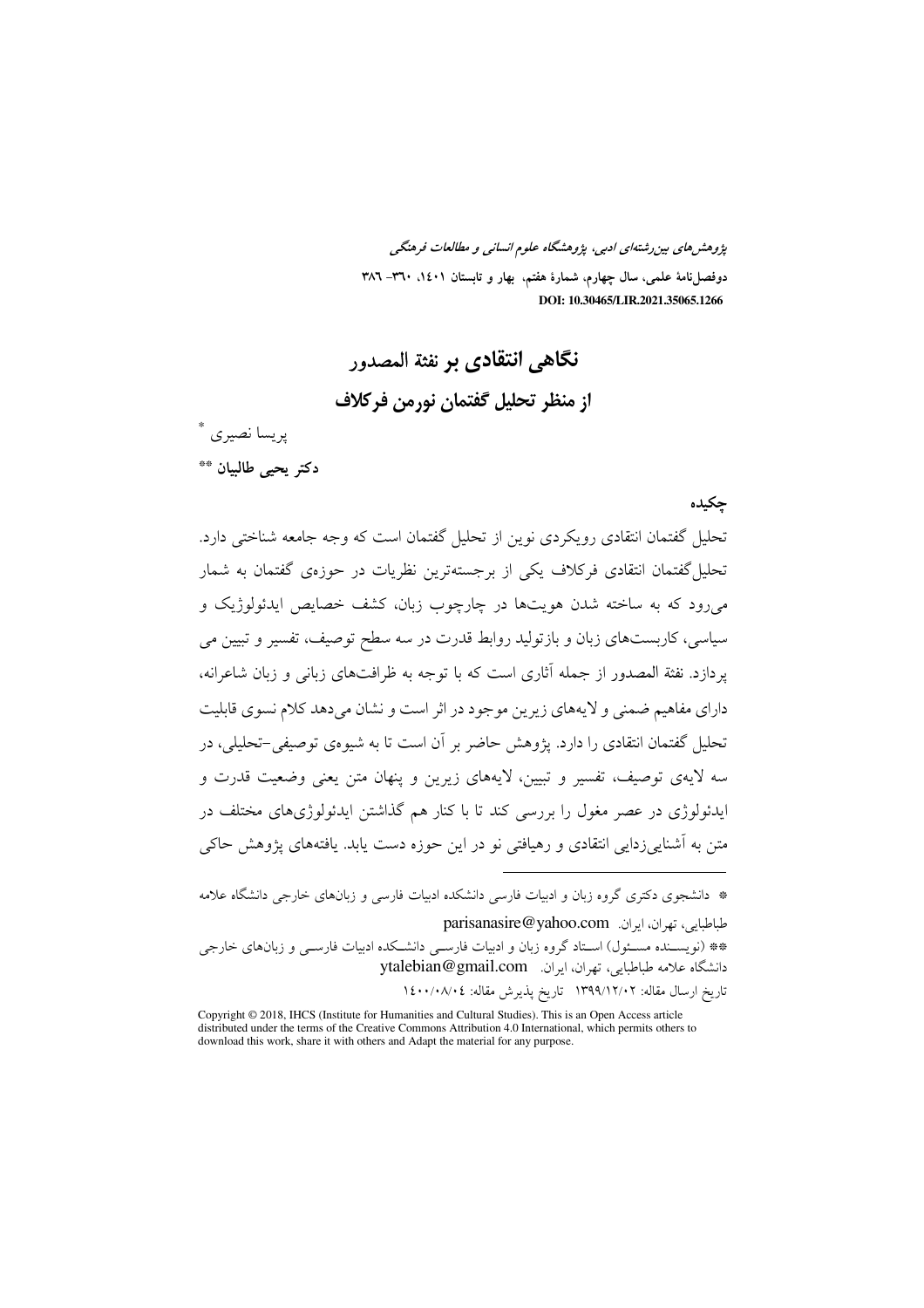از اّن است، با وجود اّنکه در روساخت نفثة المصدور گفتمان گله و شکایت از روزگار و استبداد و غارتگری مغولان بیداد می کند ولی در ژرف ساخت و اندیشهی زیدری، گفتمان جبر و خیانت کارگزاران حکومتی و طبقهی فرودست بیش از استبداد و جبراندیشی الویت دار د.

**كليدواژهها:** تحليل گفتمان انتقادي، نورمن فركلاف، نفثة المصدور، زيدري نسوي

### ۱. درآمد

اصطلاح تحلیل گفتمان نخستین بار در سال ۱۹۲۵ در مقالهای از زبانشناس معروف انگلیسی زلیگ هریس به کار رفته است. وی در این مقاله با ارائه دیدگاهی صورتگرایانه، تحلیل گفتمان را صرفاً نگاهی ساختارگرایانه به جمله و متن میداند. بعد از هریس بسیاری از زبان شناسان تحلیل گفتمان را نقطه مقابل تحلیل متن دانستهاند. دیری نگذشت که بعضی از زبان شناسان این مفهوم را در معناهای متفاوتی به کار بردند. به عبارت دیگر تحلیل گفتمان نزد این عده عبارت بود از شناخت رابطهی جملهها با یکدیگر و نگریستن به کلّ آن چیزی که نتیجهی این روابط است. بنابراین تحلیل گفتمان چگونگی تبلور و شکل گیری معنا و پیام واحدهای زبانی را در ارتباط با عوامل درون زبانی، محیط بلافصل زبانی مربوطه و نیز کل نظام زبانی و عوامل برون زبانی از جمله زمینهی اجتماعی، فرهنگی و موقعیتی بررسی می كند(في كلاف،١٣٧٩:٨).

فرکلاف یکی از نظریهپردازان در زمینه تحلیل گفتمانانتقادی است که مدوّنترین نظریه ها و روشها را برای تحقیق در حوزههای مختلف داراست. در نگاه وی، تحلیل گفتمان روشی است که در کنار سایر روشها، برای بررسی تغییرات اجتماعی و فرهنگی به کار گرفته می شود. از نظر فرکلاف، زبان بخشی ازجامعه است. پدیدههای زبانشناختی، پدیده های اجتماعی خاصی هستند و پدیدههای اجتماعی تا حدّی پدیدههای زبانشناختی هستند.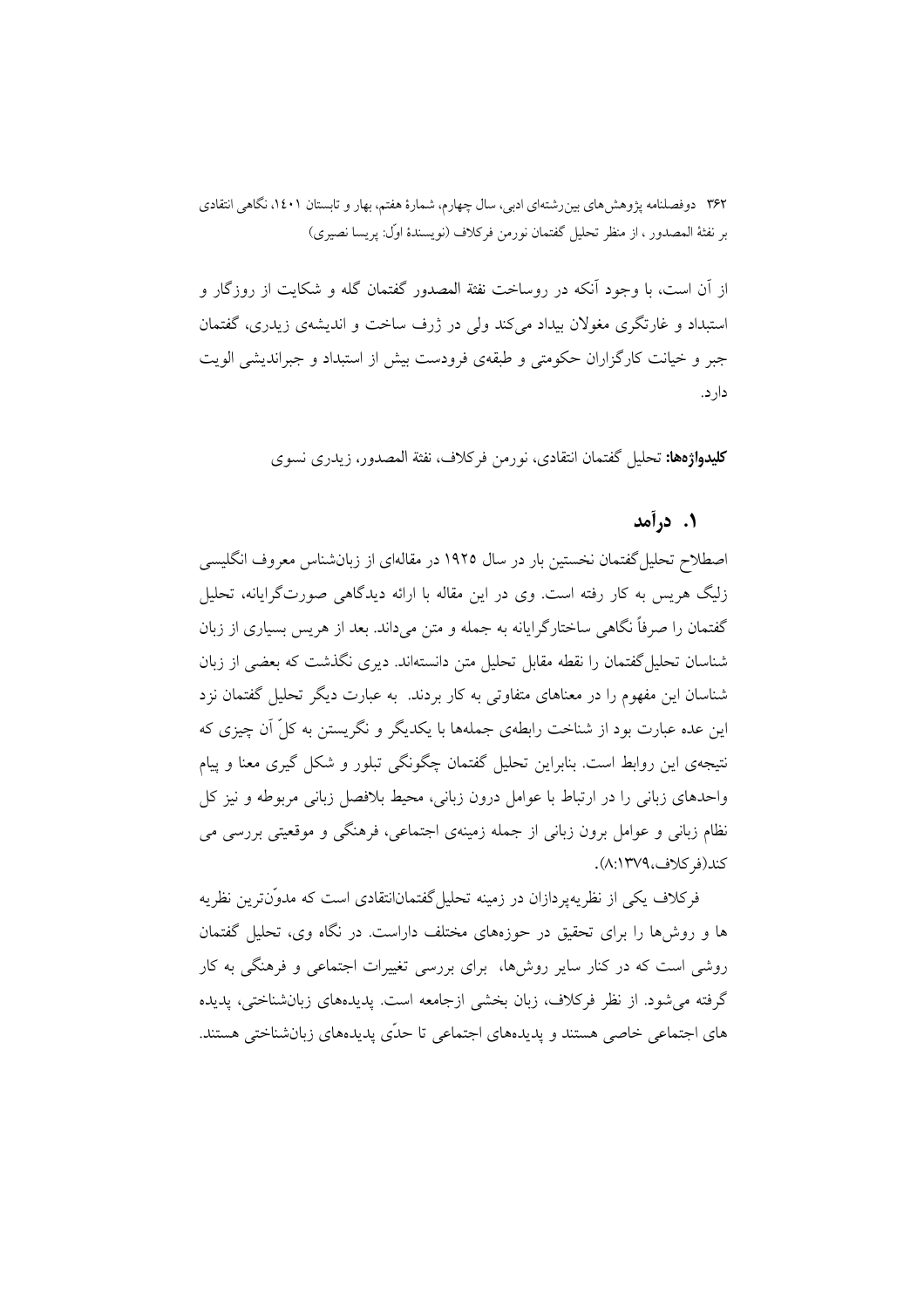این که پدیدههای زبانشناختی، اجتماعی هستند بدان معنی است که هر جا و هر زمان که مردم زبان را به کار می گیرند، تحت تأثیر جامعه و شرایط اجتماعی حاکم بر آن هستند. نکته مهم و قابل توجه از دید فرکلاف این است که تمام پدیدههای زبانشناختی اجتماعی هستند ولی عکس آن صادق نیست. پس رابطهی بین زبان و جامعه رابطهای متقارن و یک به یک نیست، بلکه جامعه یک کل و زبان بخشی از آن است. ( آقا گلزاده و غیاثیان، ۳:۱۳۸٦ ).تحلیل گفتمان نه یک رو یکرد واحد پلکه مجموعهای از رو یکردهای میان شتهای است که می توان از آنها در انواع گوناگون مطالعهها و برای کندوکاو در قلمروهای مختلف اجتماعی استفاده کرد. کتاب نفثة المصدور یکی از مهمترین آثار تاریخی، ادبی و اجتماعی نوشتهی شهاب الدین محمد زیدری نسوی است که گزارشی اجمالی از بافت و رفتار اجتماعی ایرانیان و مغولان را در آخرین سال0های حاکمیت خوارزمشاهیان روایت کرده است. او با استفاده از ابزارهای کلامی همچون مجاز و استعاره، برجسته سازی، اطناب، تهکم و بسیاری از عناصر دیگر معنایی ضمنی و گفتمانی نو از جامعه و مردم عصر خود را به بیان کرده است. افزون بر آن، به نظر می رسد زیدری نسوی علاوه بر بیان شاعرانه و زبان هنری شاعر که با جهت گیری و غرض ورزانه مخاطب را تحت تأثیر قرار می۵هد، با قرائتی نو و گفتمانی تازه از تاریخ و عملکرد سیاستمداران و کارگزاران حکومتی، گفتمانهای سیاسی و قدرت و گفتمان جبر و علل پدید آمدن آن، ما را با زوایهی دیگری از واقعهی تاریخی و وقایع سیاسی اجتماعی آشنا میگرداند. از این رو، در پژوهش حاضر برآنیم تا با استفاده از رویکرد تحلیل گفتمان انتقادی فرکلاف به روش توصیفی و تحلیلی نفثة المصدور زیدری نسوی را در سه سطح توصیف، تفسیر و تببین بررسی کنیم تا براساس دیدگاه قالب فرکلاف گفتمان رایج در این اثر را مورد نقد و بررسی قرار دهیم.

### ٢. ييشينة تحقيق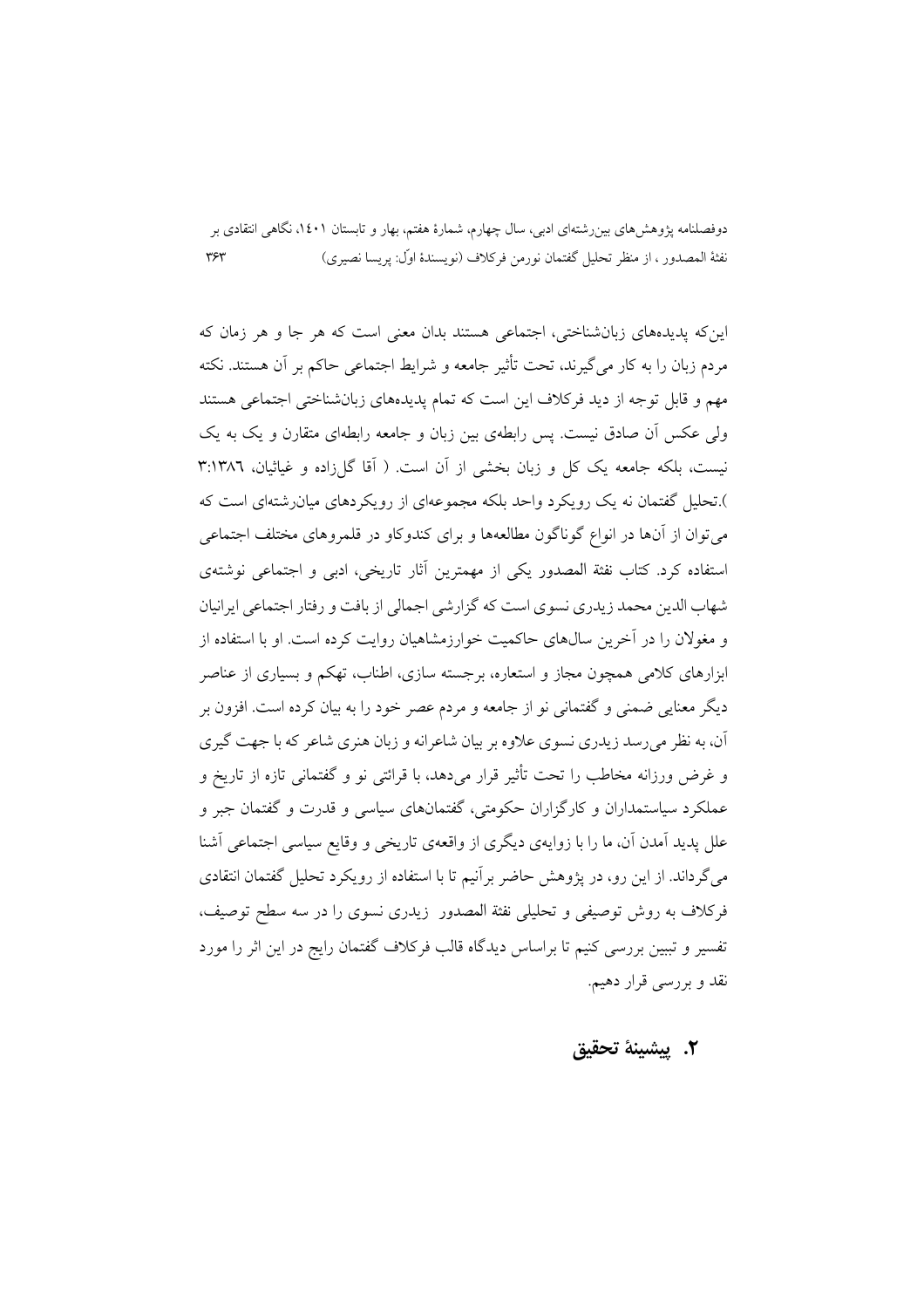.<br>تاکنون اَثار قابل توجهی در قالب تحلیل گفتمان انتقادی فرکلاف مورد بررســــی قرار گرفته اســت که از جملهی آنها می توان به مقالهی تحلیل گفتمان قصــیدهای از ســنایی غزنوی از نجمه حسینی(۱۳۹۳)، مقالهی تحلیل و بررسی ساختارهای گفتمانمدار در روایت ابوالفضل بیهقی از ماجرای از ماجرای حســـنک وزیر از یحیی طالبیان( ۱۳۹۷)، مقالهی قصــــهی یوســـف(ع) براســــاس تحلیل گفتمان انتقادی فرکلاف از مهین حاجی زاده و رعنا فرهادی (۱۳۹۷)، مقالهی بررســــی چگونگی تاریخ ســــازی نادر ابراهیمی در رمان آتش بدون دود براساس الگوی سه سطحی فرکلاف از افسانه میری و محمد جواد مهدوی(۱۳۹۸) و مقالهی برر سی زبان شناختی نفثة المصدور اثر زیدری نسوی با رویکرد تحلیل گفتمان انتقادی در سال ۱۳۹۷ می با شد که نگارنده در این پژوهش برا ساس الگوی پارمحمدی و نظریات ون لیوون عمل کرده است و بر آن است تا نشان دهد، با وجود اینکه نسوی در بخشهایی از کتابش اعتراض و انتقاد شدیدی نسبت به کارگزاران دربار خوارزمشاه و فضای غیر دوستانه ی آن دربار دارد، با چینش ناخودآگاه یا خودآگاه اجزای اثرش و با تکیه برگفتهمداری مطابق با اندیشهاش، سعی در ساخت پیکرهای از حوادث روزگار خویش دا شته است که شکل كلِّي أن سرنوشتى محتوم و جبرى مطلق است. ساختار كلِّي اثر به مخاطب القا مى كند كه در شکل گیری فرجام تلخ این تاریخ، پادشاه مطلوب زیدری «سلطان جلال الدین خوارزمشاه» و مردم مظلوم ً سرزمینش در برابر جبر ً سرنو شت چارهای جز انفعال ندا شتهاند؛ حال آنکه یافتههای ما در تحقیق و گفتمان موجود در اثر نشان میدهد که زیدری نسوی آنچنان که از رو ساخت کار هویداست، عامل سرنگونی خوارزمشاهیان را منحصر به اندیشهی جبری و سرنو شت محتوم نمي بيند. يژوهش حاضر، در صدد أن است كه نفثة المصدور ً را براساس نظریهی تحلیل گفتمان انتقادی فرکلاف به روش توصیفی- تحلیلی در سه سطح توصیف، تفسیر و تبیین مورد بررسی قرار دهد و زوایایی نو از گفتمان موجود در اثر را بازنمایی کند.

٣. مباني نظري پژوهش: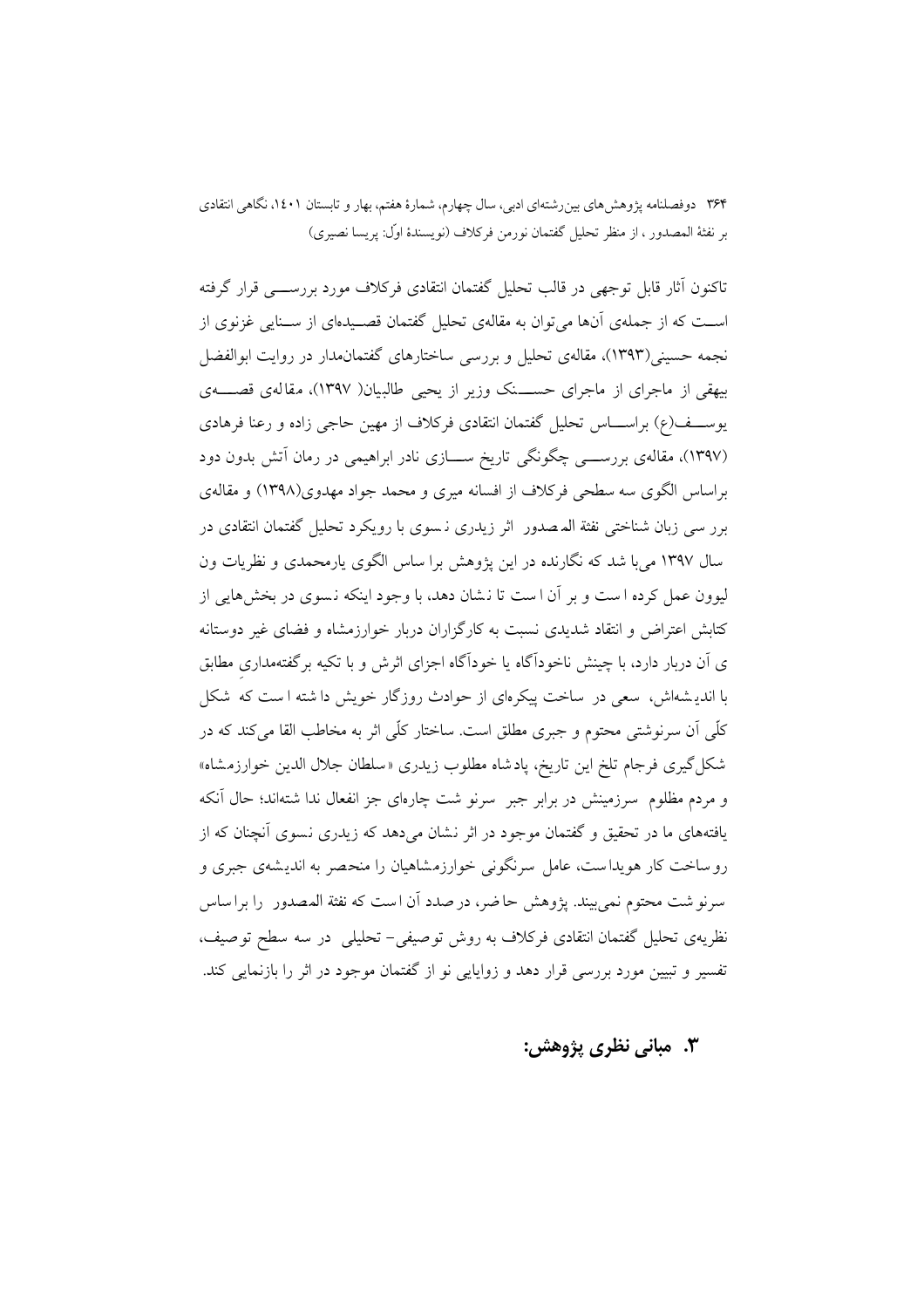# تحلیل گفتمان انتقادی براساس رویکرد نورمن فرکلاف

نظریه پر دازان متعددی از جمله راجر فاولر، میشل فوکو، ون لیوون، ون دایک و…در را ستای تحليل گفتمان انتقادي صــاحب:ظر هســتند؛ با اين حال مؤثرترين ديدگاه به نورمن فركلاف اختصاص دارد. فرکلاف چارچوب سودمندی برای تحلیل گفتمان به مثابه کارکرد اجتماعی تدوین کرده است که حاوی اطلاعات گسترده و متنوعی از مفاهیم است که در یک مدل سه بعدي بيان شده اند. «نكته مهم رويكرد فركلاف اين ا ست كه او معتقد ا ست، گفتمان گونه ای مهم از کارکرد اجتماعی است که دانش، هویتها و روابط اجتماعی از جمله مناسبات قدرت بازتولید کرده و تغییر می دهد و همزمان سایر کارکردها و ساختارهای اجتماعی به آن شکل می دهند.

فركلاف تحليل متن را بر دو گونه مىداند : تحليل زبان شناسى و تحليل بينامتنى؛ او بر این باور است که تحلیل زبانشناسی دامنهی بسیارگسترده دارد که علاوه بر سطوح متعارف آن نظیر واج شناسی، دستور زبان، تا حد تحلیل جمله و واژگان و معنا شناسی، مسایل ً فراتر از حد جمله در متن را نیز تحلیل میکند؛ مسایلی چون انسجام بین جملهای و جنبههای گوناگون ســاختار متون که مورد بررســی تحلیل گران مکالمه قرار می گیرد»(فرکلاف، ۱۳۷۹ :١٢١). فركلاف گفتمان و تحليل گفتمان را اينگونه تعريف ميكند: من گفتمان را مجموعه ی به هم تافتهای از ســـه عنصـــــرعمل جتماعی، عمل گفتمانی و متن میدانم و تحلیل یک گفتمان خاص، تحلیل هر یک از این سه بعد و روابط میان آنها را طلب میکند. فرضیهی ما این اســت که پیوندی معنادار میان ویژگی های خاص متون، شــیو،هایی که متون با یکدیگر پيوند مي پابند و تعبير مي شوند و ماهيت عمل اجتماعي وجود دارد (فركلاف،١١٧/٣).

### ٤. تحليل نفثة المصدور براساس سطوح سه گانهي فركلاف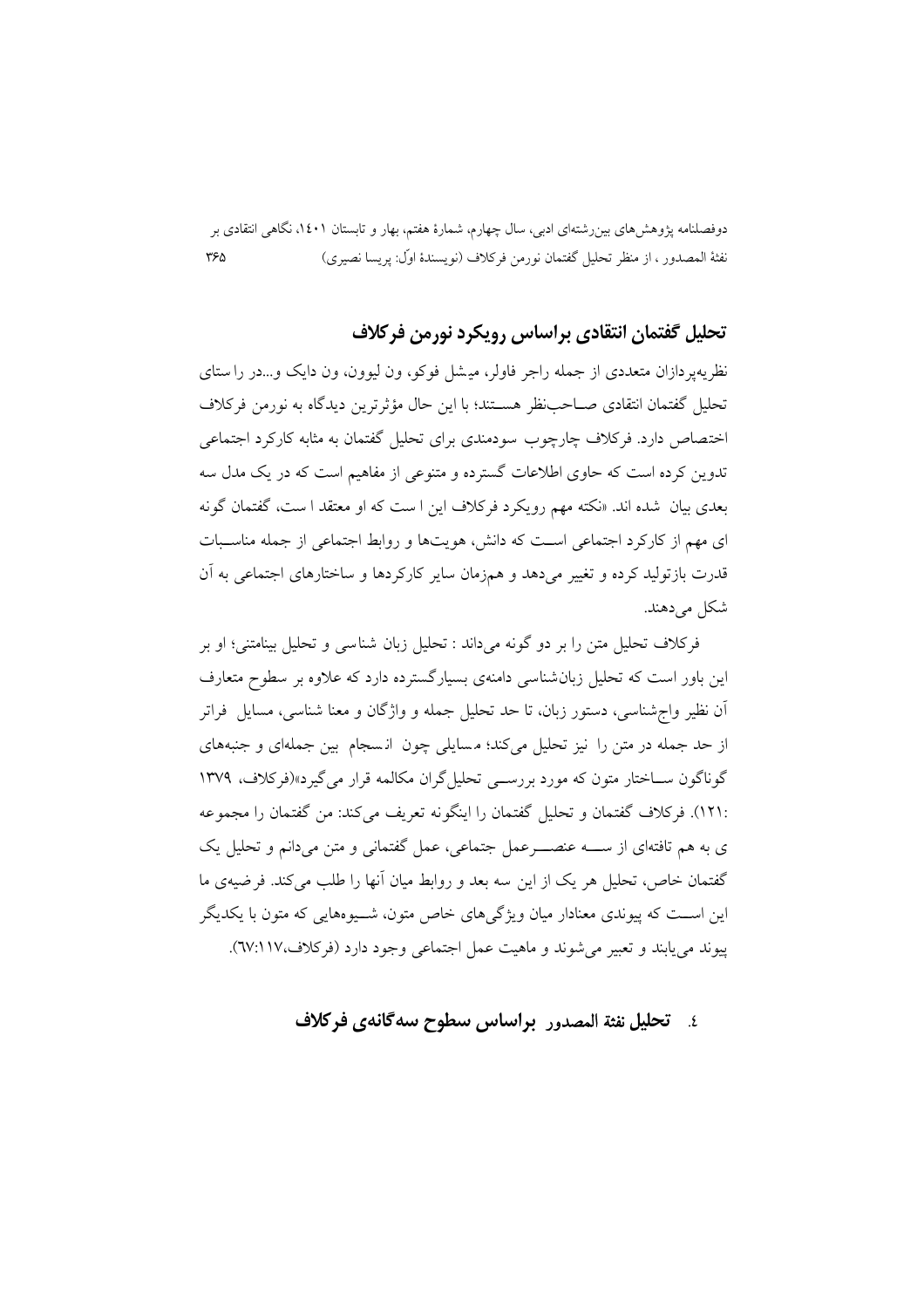تحلیل گفتمان انتقادی فرکلاف از سه سطح توصیف، تفسیر و تبیین برخوردار است. ماهیت تحلیل در هر مرحله متفاوت ا ست؛ تحلیل در مرحلهی اوّل به برچسبدهی بر ویژگی های صــــوري متن اکتفا ميکند و متن را به مثابه يک شـــــي در نظر ميگيرد. در مرحلهي دوّم به تحلیل فرایندهای شناختی شرکت کنندگان و تعاملات میان آنها میپردازد. مرحله تبیین نیز ارتباط میان رویدادهای اجتماعی را بیان میکند که بر این رویدادها تأثیر می گذارند یا از آنها تأثير مي يذيرند.( محسني، ٧٧:١٣٩١) .

در هر یک از این ســطوح ما با تحلیل ســروکار داریم و نفثةالمصــدور اثری اســت که براساس این نظریه می توان از زاویهای دیگر به این اثر پرداخت. نفثةالمصدور اثر شهابالدین محمد خرندزی زیدری نـ سوی منـ شـی سلطان جلالالدّین خوارزم شاه، نـمونهی اعلای نثر مصــــنوع و مزیّن و منشـــیانه نیمهی اول قرن هفتم هجری قمری به شــــمار می٫رود. زیدری منشـــی ســـلطان جلال|لدین خوارزمشـــاه از حکومت خوارزمشـــاهیان بود؛ در آغاز کار در خدمت امرای محلی نسا (در خراسان) به سر میبرد و سپس به اردوگاه سلطان جلال الدین خوارزمشـاه در عراق و آذربایجان پیوسـت. از سـال ٦٢٢ق صـاحب دیوان انشـاء سـلطان جلالالدین شد و تا سال ٦٢٨ ق در این سمت باقی بود. وی، نفثةالمصدور را در باب وقایع چند ماههي مقارن شكست نهايي و مقتول گشتن سلطان جلال الدين، رنجها و سرگرداني های خود و لطمات و زجرهایی را که در غربت از د ست این و آن چـ شیده ا ست در قالب نامهای همراه با گله و شکایت به زبانی شاعرانه و انشائی مصنوع و فنّی، خطاب به شخصی به نام سعدالدولهوالدین نگا شته و فر ستاده ا ست. عـصر زیدری مقارن با حملهی مغول بر قسمت اعظمی از ایران است. هجوم مغول و غلبه بر ایران به نوعی تسلط قومی با فرهنگی متفاوت و شــــاید بتوان گفت غلبه منشــــی بدوی بر کشــــوری متمدن بود. این غلبه تمام ساختارها و اصول اجتماعی و فرهنگی ایرانیان را متزلزل کرد و همهی ارزشهای اخلاقی و اجتماعی را دگر گون ســـاخت. زیدری در نفثةالمصـــدور ســـیاســـتهای حاکم بر جامعهی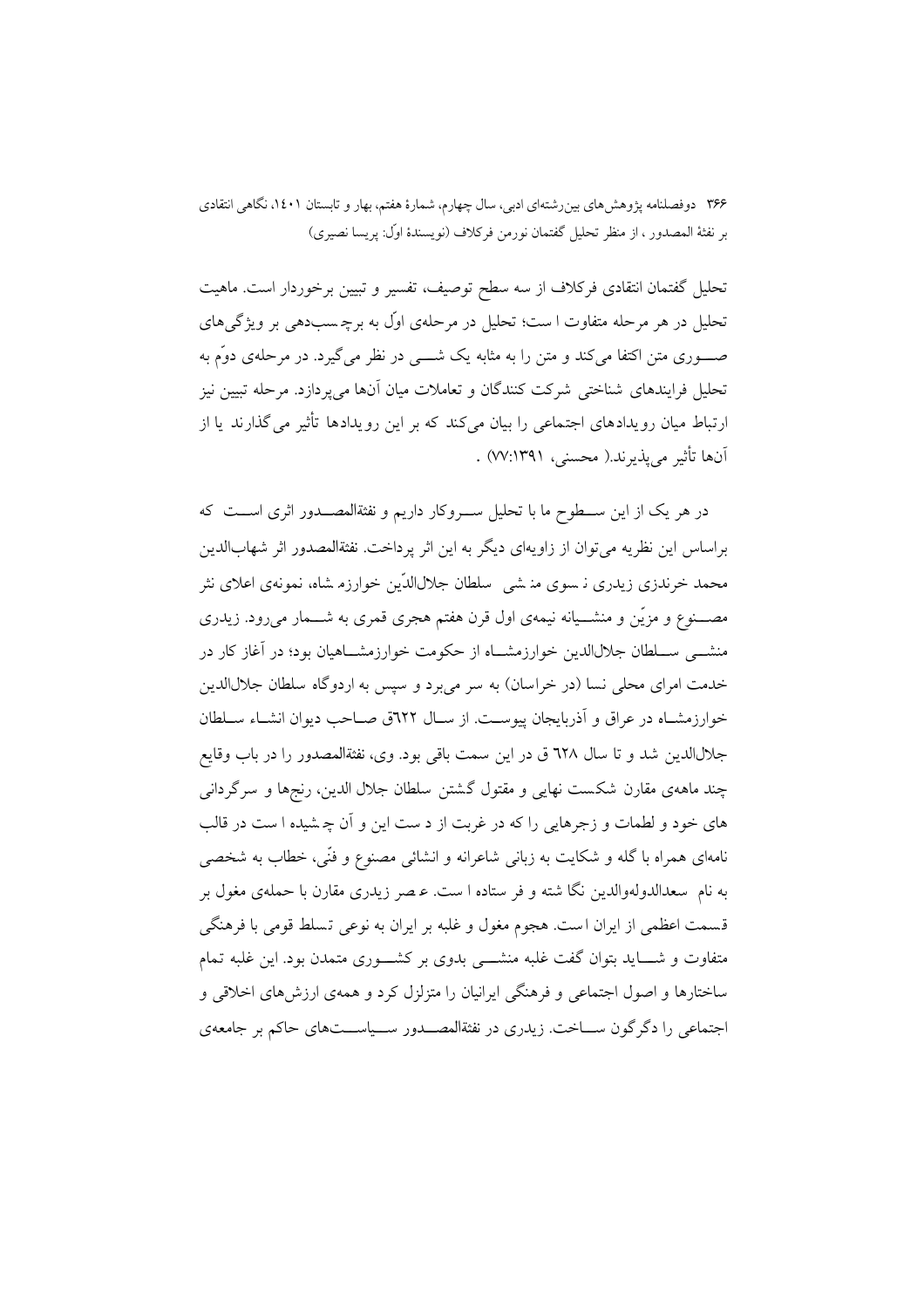خوارزمشــاهیان را بیان و جامعهی بر تلاطمی را که در انتظار ایرانیان اســت ، پیش پینی کرده است. وي روايت خود ، شرح دردها ، ايدئولوژي و حوادث سوزناک ناشي از حملهي تاتار را در لفافهی آرایهها و زبان پنهان بازگو میکند که در ادامه براسـاس ســه سـطح توصــیف، تفسیر و تبیین فرکلاف به شرح و تحلیل این اثر میپردازیم

## نفثة المصدور در سطح توصيف

» فرکلاف تو صیف را در سه سطح واژگان، دستور و ساختهای متنی مورد بررسی قرار میدهد. در این مرحله منتقد به دنبال یافتن سرنخهایی برای پاسخ به پرسشهای این چنینی است: «كلمات واجد كدام ارزش هاى بياني هستند؟ در كلمات ازكدام نوع استعارهها استفاده شده است؟ ویژگیهای دستوری واجد کدام ارزشهای تجربی هستند؟ متن شامل چه نوع ویژگی های گسته دهتری است؟ آبا کلماتی وجود دارند که آشــکارا رســمی با محاورهای باشند؟ چه نوع روابط معنايي(هم معنايي، شمول معنايي، تضاد معنايي) به لحاظ ايدئولوژيک در بین کلمات وجود دارد؟ آیا از فرایند ا سم ً سازی ا ستفاده ً شده ا ست؟ جملات معلوم هســتند یا مجهول؟ جملات مثبت هســتند یا منفی؟ از کدام وجه خبری، پرســشــی و امری استفاده شده است؟ جملات ساده چگونه به یکدیگر متصل شدهاند؟ و از کدام قرادادهای تعاملی استفاده شده است؟ »(فرکلاف،١٣٧٩-١٧١:١٧٠-١٧٠). تو صيف در اين مرحله به معناي شـــناخت متن در چارچوب بافت متن و تلاش برای یافتن ارتباط منطقی میان کلمات و همنشینی و همأوایی کلمات و واژگان است. در سطح توصیف، نسوی با آگاهی از اصول واژگانی زبان فار سی و آ شنایی با تمام امکانات و ظرفیتهای زبانی و با شناخت دقیقی که از ویژگیها و واژهها دارد و تاکید اصــــلی بر انتخاب آرایههای ادبی، تضـــاد معنایی و جنبه سازیهای استعاری و موسیقایی اثر دست به آفرینش ادبی زده است و دیدگاه ایدئولوژیک خود را بیان کرده است که در ادامه به شرح و بسط هریک به تفضیل می پردازیم: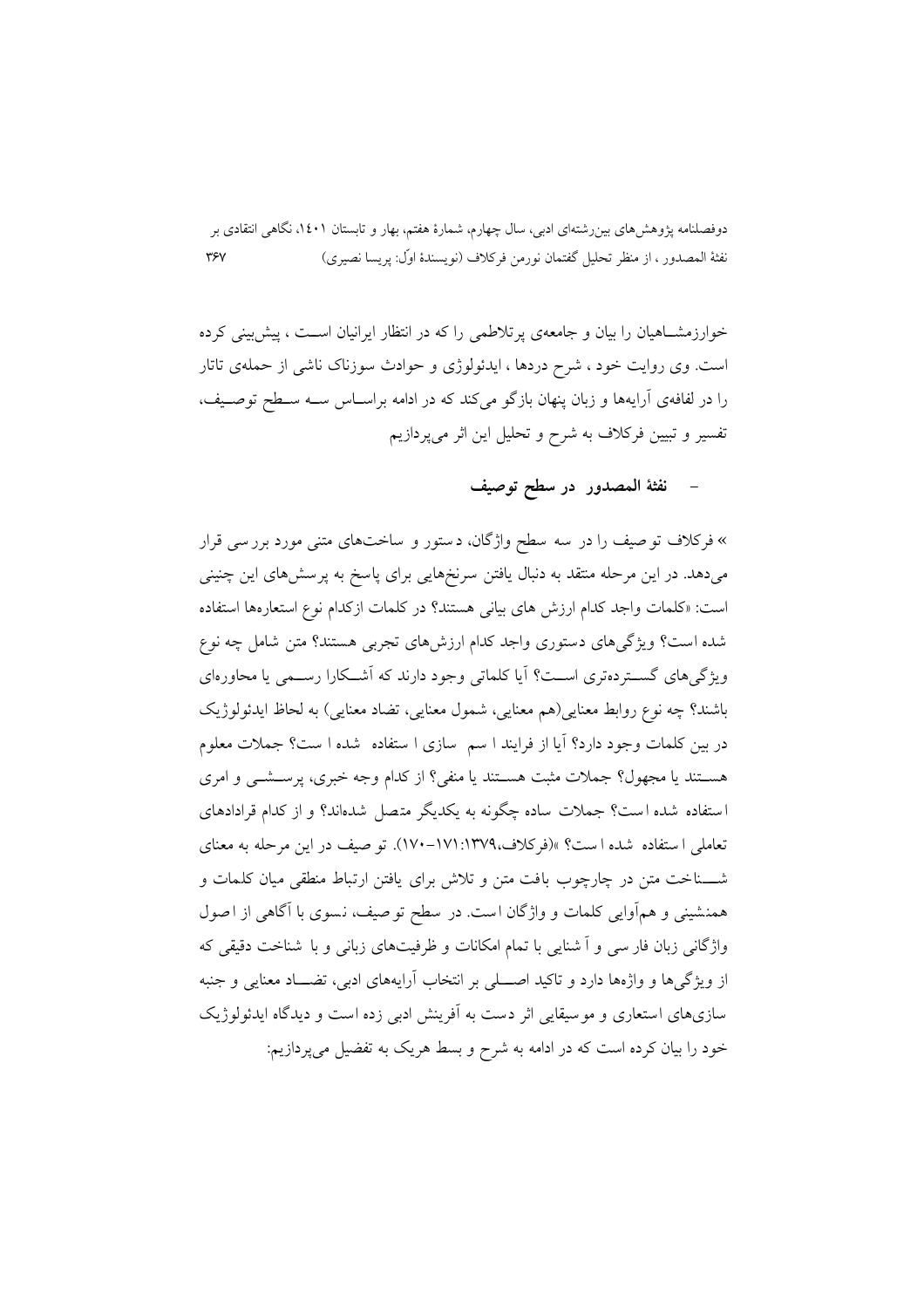نخستین بخشی که در بخش تو صیف قابل تامل است نامی ست که نسوی برای عنوان کتابش برگزیده است. انتخاب نفثةالمصدور برای عنوان کتاب حاکی از آن است که نویسنده قصد نگارش تاریخ را نداشته است بلکه هدف وی بیان دردهای روحی حاصل از حملهی مغول بوده ا ست. مهمتر آنکه نویه سنده دچار سرگردانی ا ست و از تنهایی و غم نا شی از غربت نشینی رنج می برد. او چنان دچار بی نظمی ذهنی ا ست که بخشی از کتابش انسجام لازم را ندارد؛ به عبارتی فهم یارهای از عبارتها برای مخاطب دشــــوار و گاهی غیرممکن است. در بخشهایی از داستان هم نویسنده درگیر پراکندهگویی ست که این خود از انسجام متن می کاهد. زیدری در انشــای نفثة المصــدور بیش از آنکه درگیر بیان معنی باشــد، تمام توجه خود را معطوف بر اّراستن سخن به بدایع لفظی و معنوی کلام کرده است ً و همانطور که گفته شد چنان در آرایش کلام مستغرق شده است که از بیان معنی و مضمون بازمانده اســت. او بیش از چه گفتن، چگونه گفتن را ســرلوحهی کار خویش قرار داده اســت تا به نوعی هنر نویه سندگی خود را به نمایش گذا شته و عرض اندام کند. از ویژگیهای بارز نفثة اله صدور جنبههايي موسـيقايي متن اسـت؛ زيدري با آوردن سـجع و آراسـتن جملات به تضـمین مزدوج، موازنه و ترصـیع به گونهای به موسـیقی بیرونی پرداخته و سـخن خود را نمونه کرده است: « از ابتدای صباح تا انتهای رواح به صید آهو و خربط می نشست، و به ضـرب ناي و بربط غبوق با صـبوح ميپيوســت؛ بنغمات خسـرواني از نقمات خســرواني متغافل شده، و باوتار ملاهی از اوطار یادشاهی متشاغل گشته.... امروز آن سابقه معرفت در ساحات راحت آرام داده است.» (همان: ١٨ ). براي نشان دادن ارزش هاي تجربي كلمات و دریافت تجربه و اندیشهای که واژگان نشاندهندهی آن هستند، واژگان و جملات را در چند بعد بررسي ميكنيم:

## واژگان و جملات جبرگرایانه

تقدیر آســمانی پردهی غفلت ورای رای و بصــیرت فرو گذاشــت، تا جادهی مصــلحت که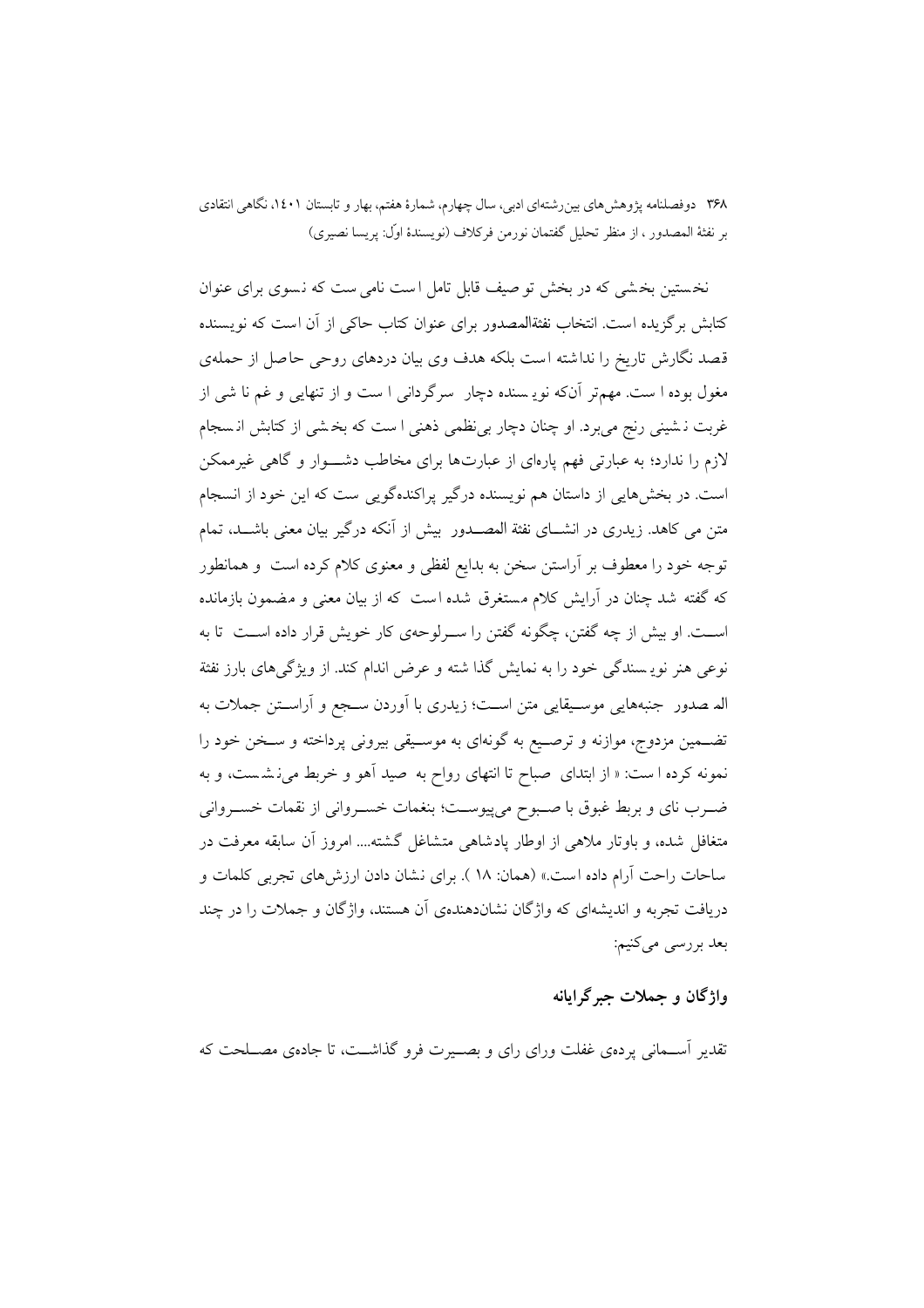کوران بدان راه برند، بر اهل بصیرت یو شانید»( ص ١٧)، « سرانجام شربت مرگ چشیدنی ســـت، عاقبت روى در خاك نهادنيســـت»(ص ٣٠)»« بخت خفته خواب خرگوش بر آن غافلان نه چنان غالب گردانیده بود که بانذار بیدار شوند»( ص۳۹) ، «از ارتفاع خرمن سیهر برخورداری مجوی که ناپایدار اســـت، کره تند فلک را هیچ رایض بر وفق مرام رام نکرده است»( ص ٤٩)، « بعد از آن ياي بستهي تقدير را بر چهارياي بستند» (ص ٩٣)، حسابي كه به ده انگشت تدبیر برهم گرفته بودم، به یک ایمای تقدیر برهم زده شد»( ص ۱۰۰).

واژگان و جملات منفي و پأس آلود

«سياه رو، مصائب، مقاسات، شدايد، تصاريف، ناتوان، ديجور، رنجور، وداع، مسكين، نكبت، اندوه، وخامت، ندامت، ملامت، مکر و مکیدت، خیبت و یاس، مضمحل، دهشت، مضطر، تر سان و هرا سان، تـ شدید، تخویف، تهدید. در سطح جملات: «در تن ٍ سر انگـشتی نه که ۔<br>چرخی از گشاد محنتی نخوردہ، در دل سرمویی نه که تیر جذبی از اسیب زمانه بدو نرسیده اسست . تن در تكاليف دهر غدار مانند چشـــم خوبان ناتوان و خاطر در تصـــاريف احوال روزگار یرپیشان»( ص۷)، «اندامی که به سالها آزرده با شی، به مرهم یک هفته کجا مندمل شـود؟ بنای وحشــتی که بر ترادف دهور و تعاقب شــهور رگ زده باشــی، بیک آزرم کجا مضـــمحل شـــود؟ »( ص ٢٧)، «أفتاب بود. پس غروب كرد، شـــمع مجلس ســـلطنت بود، برافروخت، پس بسوخت. گل بستان شاهی بود باز بخندید پس بپژمرید. بخت خفتهی اهل ا سلام بود، بیدار گاشت پس بخفت، چرخ اّ شفته بود بیارامید، پس براً شفت، ً م سیح بود، جهان مرده را زنده گردانید، پس بافلاک رفت. کیخســــرو بود از چینیان انتقام کشــــید و در مغاک رفت»( ص٤٧٪)، «اَســمان در این ماتم کبود جامه تمامســت، زمین در این مصــیبت خاک بر سربست، ستاره بر عادت مصیبت زدگان بر خاکستر نشسته است. صبح در این واقعهی هایل، اگر جامه درید ست، صادقست ماه در این حادثهی مشکل اگر رخ به خون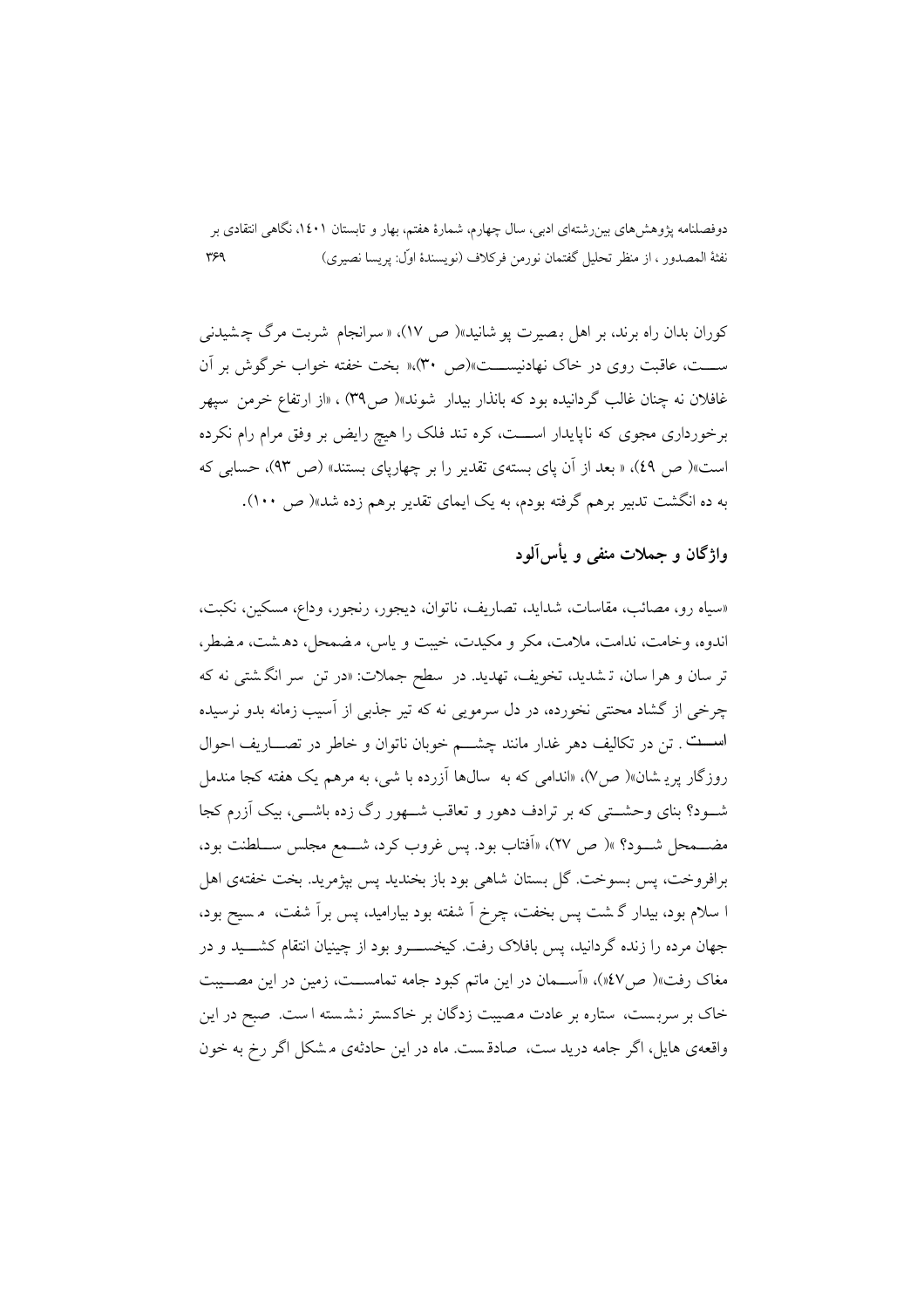خراشيده، بحقست.»( ص٤٨)، «هيچ مشفق خود كجاست؟ كدام دلسوز بدان وصيت التفات نماید؟ »( ص ٥٦)، « آن شب مظلم را روزها از آن تاریکتر در پی است»( ص ٨٢)،« این حادثه نـ سبت به آنکه در یی ا ست لا شی ا ست»( همان). « شب این حادثهی یلدا دیجور اســـت و لجهي اين واقعه راكرانه نه بس دور»( همان)، « بحر عميق واقعه را ياياب تاياب است»(ص ٩٧)، «بيهوده خر سندي مي نمود»(ص ١١١)،«يستهوار شوربختي خود را بدرد خنده پوشیده میدارم»(ص ١٢٤).

### واژگان و جملات اعتراض اَمیز و منتقدانه

«از ابتدای ً صبح تا انتهای رواح، بـ صید اَهو و خربط می ِز شـ ست و به ً ضرب نای و بربط غبوق با صبوح مي–پيو ست. بنغمات خسرواني از نقمات خسرواني متغافل شده و با اوتار ملاهی از اوتار پاد شاهی متشاغل گشته. سرود رود درود سلطنت میداد و او غافل اغانی مغانی بر مثالث و مثانی ریشـــه جهان بانی او می خواند و او بیخبر.»( ص ١٨)، «کو اَن پادشـــاهی که از ســـربازی به گوی بازی نپرداختی و از ابکار و عون، ابکار و عون حرب را شناختی؟ شهوات را بر صهوات عتاق برنگزیدی؟ مهفهفات ترک را از مرهفات هند خوشتر ندیدی ؟»( همان)، « سبوء تدبیر سه طلاق و چهار تکبیر بر ممالک زد»( ص ۳۰).« خرمهره گرد درّ يتيم سلطنت حمايل گشته، گوش ماهي پيرامن گوهر شب افروز شاهي قلاده شده، مردمک چشم اسلام در محجر ظلام، ضباب حجاب اَفتاب گرفته و او نهفته، کلاب حوالی غاب احاطت گرفته و شــير خفته»( ص ٤٢)،«افســوس كه بنامردي و ناجوانمردي ســور و باروی ملت و سـوار میدان سـلطنت، بانی اسـاس جهانبانی و مضـحک ثغور مسـلمانی بباد بردادند»( ص ٤٥)، «ديو بر تخت ٍ سليماني نيشست»( ص ٥٠)، «خويه شتن متنكروار از ان دروازهي زندان بيگناهان بيرون انداخت، جاني به ناني باطل مي كردند و نفسي بفلسي ضايع می گردانیدند»( ص ٦٥)، «در هر دری از شحنگان قری و استواران ضیع که بر او گذر افتاد، از خویه شتن امیر باری و از ما جرمکاری ساخت»(ص۲۹)، « شهلان بیخ آور رجا را رجا از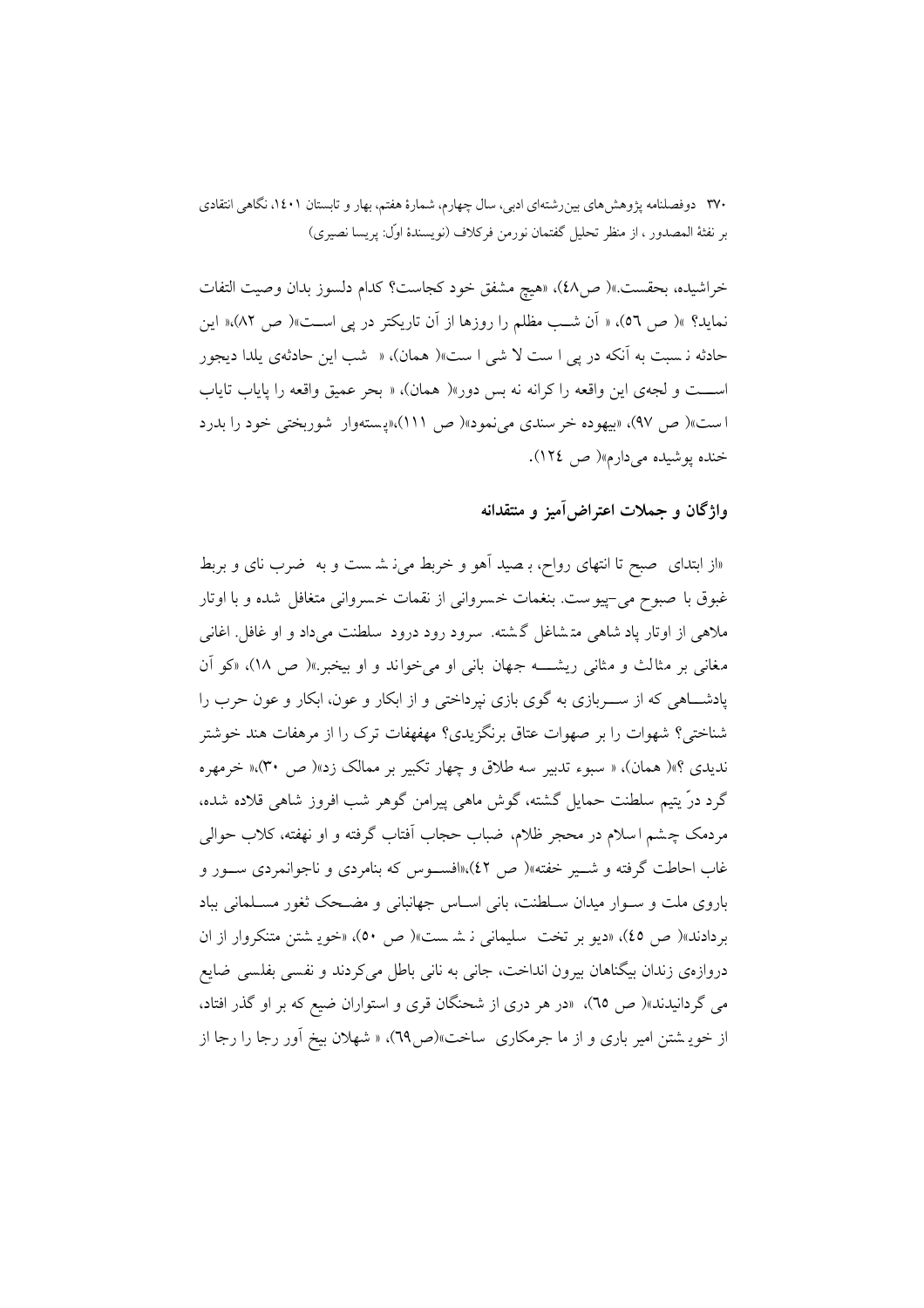یای دراورده، بلارک هندی ببرگ هندنا منثلم گرشته، بنمای سنمار بلگدکوب بوتیمار منهدم شــده»( ص ٧٣)، «تيهوي نحيف ســنقر را شــكار كرده، أهوى ضــعيف غضــنفر را فگار گم دانبده»( ص ٧٤)، «نه در ديار مروت ديّاري و نه در باغ فتوت نافخ ناري، عقود دولت به کلی انحلال یافته، دیوان در جای اصـــحاب دیوان تمکن یافته و مدرس علوم همه مدروس شده»( ص ٩٤)،«از برهنه یوست برکشتند و از مرده کفن ربایند»( ص ١٠٣).

### واژگان و جملات انتزاعی و هستی شناختی

«محشـــر، قيامت، اجل، مرگ، شـــبطان، ديو، ايليس، فلک، روزگار، دنيا، واقعه، تقدير، تدبير، تعممق، قلب، تغيير، جد و جهد، حواله، ثبات، حاصل، دل، ملک، يرده، درون، برون، آخرت، اعمال، ينهان، اشـــارت. جملات: « مرده قابض جان ملك الموت شـــده،»( ص ٧٤)، «قيامت برخا ست»(ص ۸۲)، «به جای هر شاهدی که دیده بود، تابوت شهیدی نهاده»( ص ۹۵)، « اجل در آن حدود تاختن آورد»(ص: ۱۰۰)،

براین اساس می توان گفت، در بخشی از نفثة المصدور ، نویسنده در جهان تجربی خود با مســائل جبری مشــکل دارد و مخالف ســرنوشــتی تحمیلی اســت و در بخشــی دیگر با اندیـ شههای پأس[اَلود و منفی نویـ سنده روبه رو هـ ستیم که با توجه به حملات مغول و قوم خونخوار تاتار نامید است و راه رهایی از مصـیبت و ادبار را غیرممکن میداند. در شــرایط چنینی، ابزاری که نویســـنده برای بیان جهان بینی و عقیدهی خود به کار برده اســـت قلم .<br>منتقدانه و اعتراض آمیز او ست که در بخشهای گستردهای از کتابش قابل پیگیری ا ست و به نمونههایی از آن اشاره کردیم. با این برداشت توصیفی و ساده می توان گفت، زیدری، قوم تاتار، جلالاللدّين و كارگزاران او را مســـبب مصـــببت به بارآمده می داند، اما همهي آنها به نوعی در بازی تقدیر و ســــرنوشــــت جبری ایفای نقش کردهاند و این واقعه امری از پیش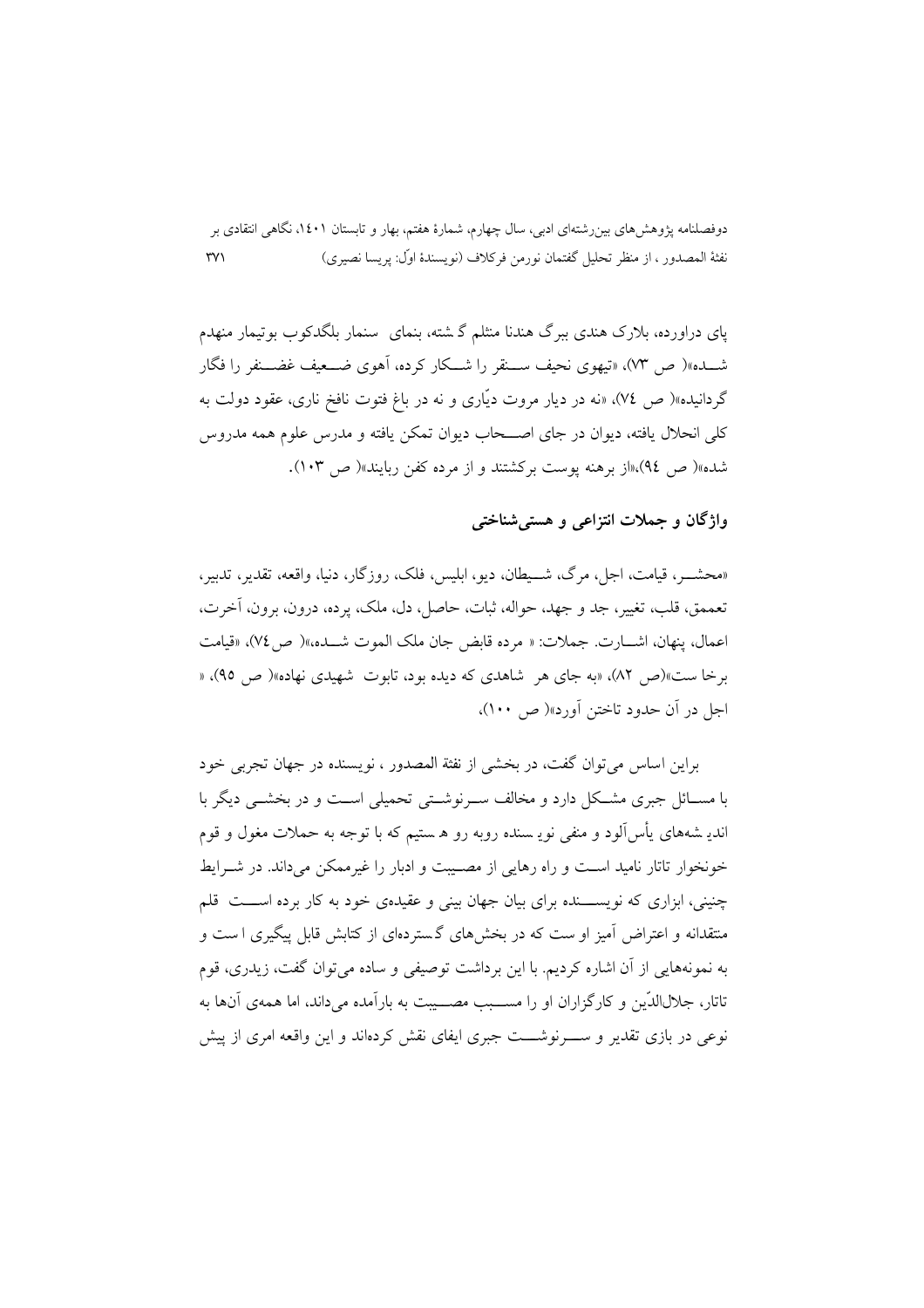تعیین شده بوده است. نویسنده با همهی باید و نبایدها آشناست و خودش را در مقابل این حقیقت ناتوان و ناامید می بیند.

از آنجا که قصـد نویســنده اســتفاده از زبان لفافه و پنهانکاری ســت، در بیان مقاصـد و انتقادات خویش، از جملات و افعال مجهول در متن بهره برده است که از جملهی این مواد مي توان به نمونههايي اشـاره كرد: « چون از الموت، چنانكه همانا اسـتماع فرموده اسـت، با قزوین اتفاق معاودت افتاد، و بمواتات ســــعادتی که آن روز بود، و گویی همان روز وداع فرمود، کارهایی که از حـ ضرت بـ صدد اتمام آن بودم، برحـ سب اردات تـمـ شيت يافت، نجم الدين احمد را اجازت عود داده شد...»( همان: ص ٩)« صبحدمي بر سر دوانيدند/ پشت بگردانیدند.»( ص ۲۰)« گفتند رسولی باید فرستاد که از ظاهر کار مزاج حال باز دارند»( ص ۳۰)، « فرزند از مادر استرقاق میفرمود«( ص ۳۰)، «جانی به نانی باطل میکردند و نفسی بفلسی ضایع می گردانیدند»( ص ٦٥)،« چشم بازبستند، سرو یای درهم کشیدند»( صM)، « آمدند و گرد درگرفتند و چ شم و روی و د ست و پای بستگان حوادث فرو بست»( ص  $(1 \cdot 2)$ 

كنشگر و فاعل اصلي در نفثهٔ المصدور ابتدا خود زيدري نسوي است كه تمام حقايق و انتقادات از زبان خود نویسنده مطرح می شود. در مرتبهی بعدی فاعلان قوم مغول، جلال الدین خوارزمشاه، صاحب امد و جمالالدّین عراقی است که در بخشهای مختلفی نویسنده در باب هريک سخن مي گويد. در بخشهايي از کتاب نيز فاعلان غايب هستند و به صورت مجهول از آنان سخن به میان آورده می شود که جز کنشگران نامشخص محسوب می شوند. نویسنده از هر سه وجه خبری، پرسشی و امری بهره برده است اما کاربرد وجه خبری غالب اســـت. اســـتفاده از وجه خبري و فاعلان غايب در نفثةالمصـــدور نشـــان از خفقان و ترس نویسنده است و به نوعی احتیاط در عمل زیدری را نشان می دهد. نمونه: « مدروس شده، شـكسـته مانده، پای كوب افتاده، گوشــه نشــين شــده، آب از روی برده، ســرگردان شــده،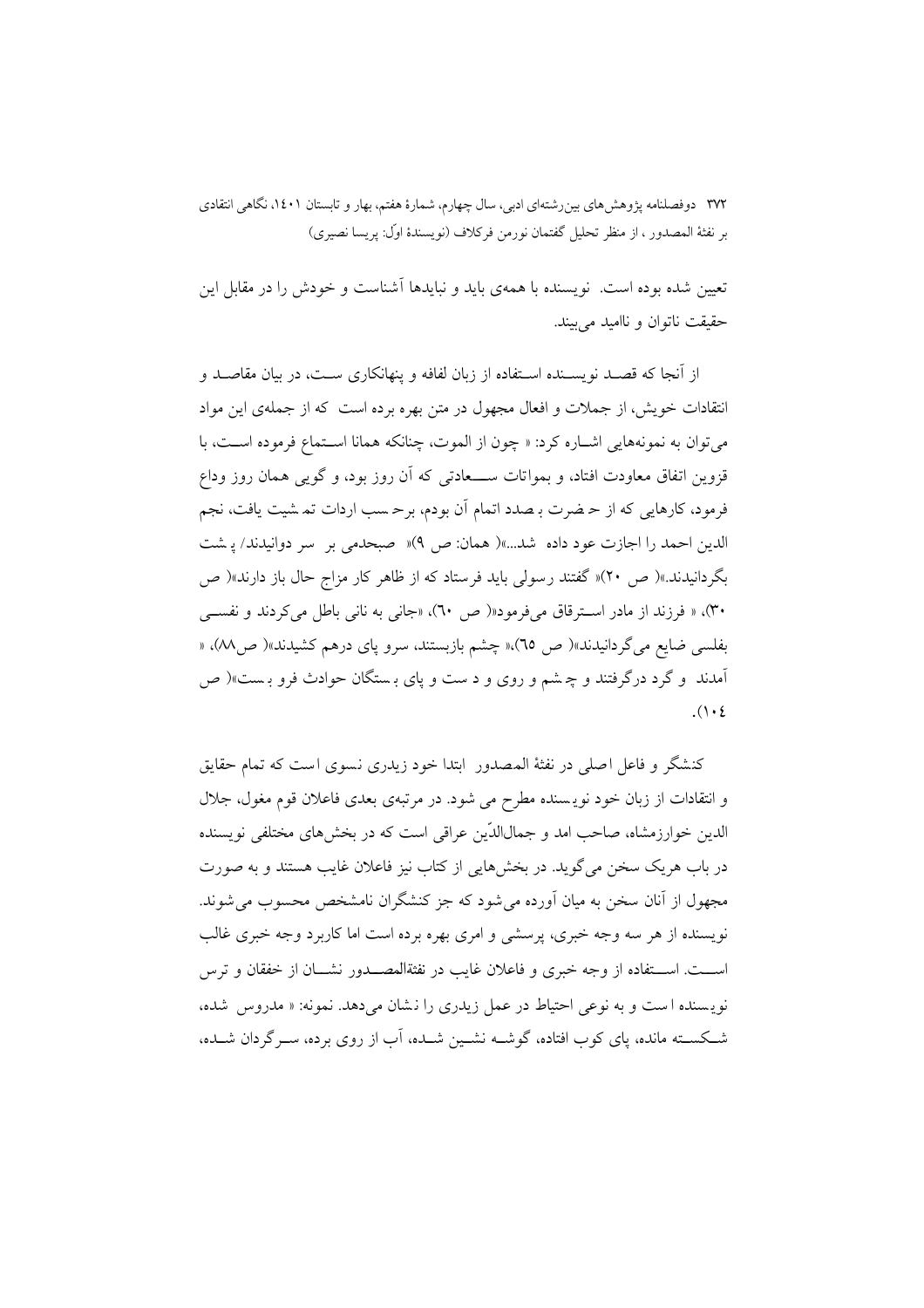دوفصلنامه یژوهش۵مای بین٫شتهای ادبی، سال چهارم، شمارهٔ هفتم، بهار و تابستان ۱٤۰۱، نگاهی انتقادی بر نفثة المصدور ، از منظر تحليل گفتمان نورمن فركلاف (نويسندهٔ اوّل: پريسا نصيري)  $\mathsf{r}\mathsf{v}\mathsf{r}$ 

خونخوار شده، مبتلی شده، به باد داد، پریشان است، معوق شد، پشت دست می خایید، تاختن اَورد، عنان برتافت و…»وی در بخشهایی از کتاب که خود را اسیر سرنوشت محتوم و در پاس و ناامیدی از دست رفته می بیند، از وجه امری و پرســـشـــی بهره می گیرد. وجه امري: « تعجبل نماي، اطوال عمر رفته گير، شيريتي از جام حيات خورده.»(ص ٣٥)، « دم فرو خور، لب مگشای، مصابرت نمای»( ص ٥)، « بر قلم ران»( ص ٨).وجه پرسشی: « یک روز که خندید که سالی نگریست؟ »( ص ٤٠)، از این تعسف چه می جویم؟ »( ص ٤٧)، « گوشـه٦ي جگر كدام رفيق خواهد پيچيد؟ »( ص٥)، «چند بر دل رنجي؟ »( ص ٦)، « چه وطن؟ كدام مسكن؟ »( ص ٩٦).

در بخش ارزش های بیانی، جملات دویهلو و ایهام از نمودهای چشــــمگیر در نقثه المصدور است تا مؤلِّف بهتر بتواند مقصودش را در لفافه و لايههاى زيرين متن مطرح كند: «سنان سرافراز به مثال زورآزمایان سرافراز گشته» (همان: ص۲).« قلم دو زبانست، سفارت ارباب وفاق را نشـــايد، هر چند به ســــر قيام ميكند، ســـياه¬كار اســــت.»( همان: ص ۳).«صدرنشین دلگیری»(همان)، « در حالت جر و رفع گرانی حال او روشن شد»( ص۱٦). نویســـنده با اســـتفاده از ایهام، خود را از حجمه انتقادها و خردهگیریها و هر نوع تهدیدی مصون داشته است.

مجاز (به تعبیر بلاغت سنتی ا ستعارهی تهکمیه) از دیگر هنرهای مهم از حیث تحلیل گفتمانی ا ست که نویسنده در تو صیف شخصیتهای دا ستانش به خوبی از آن بهره برده است. زیدری نسبت به وزیر سـلطان جلالاللدّین که منصـب کتابت را از سـر ناراسـتی و د سیسه به مجنون نحوی داده ا ست معترض ا ست و او را جاهلی می داند که نمی داند، ً هر کس که فاعل از مفعول و مو ضوع را از محمول تمییز دهد، به منطق الطیری ٍسلیمانی نر سد بلکه تقدیر بدان راهگشاست. از این روی، با استفاده از مجاز نحوی مجنون را به ریشخند،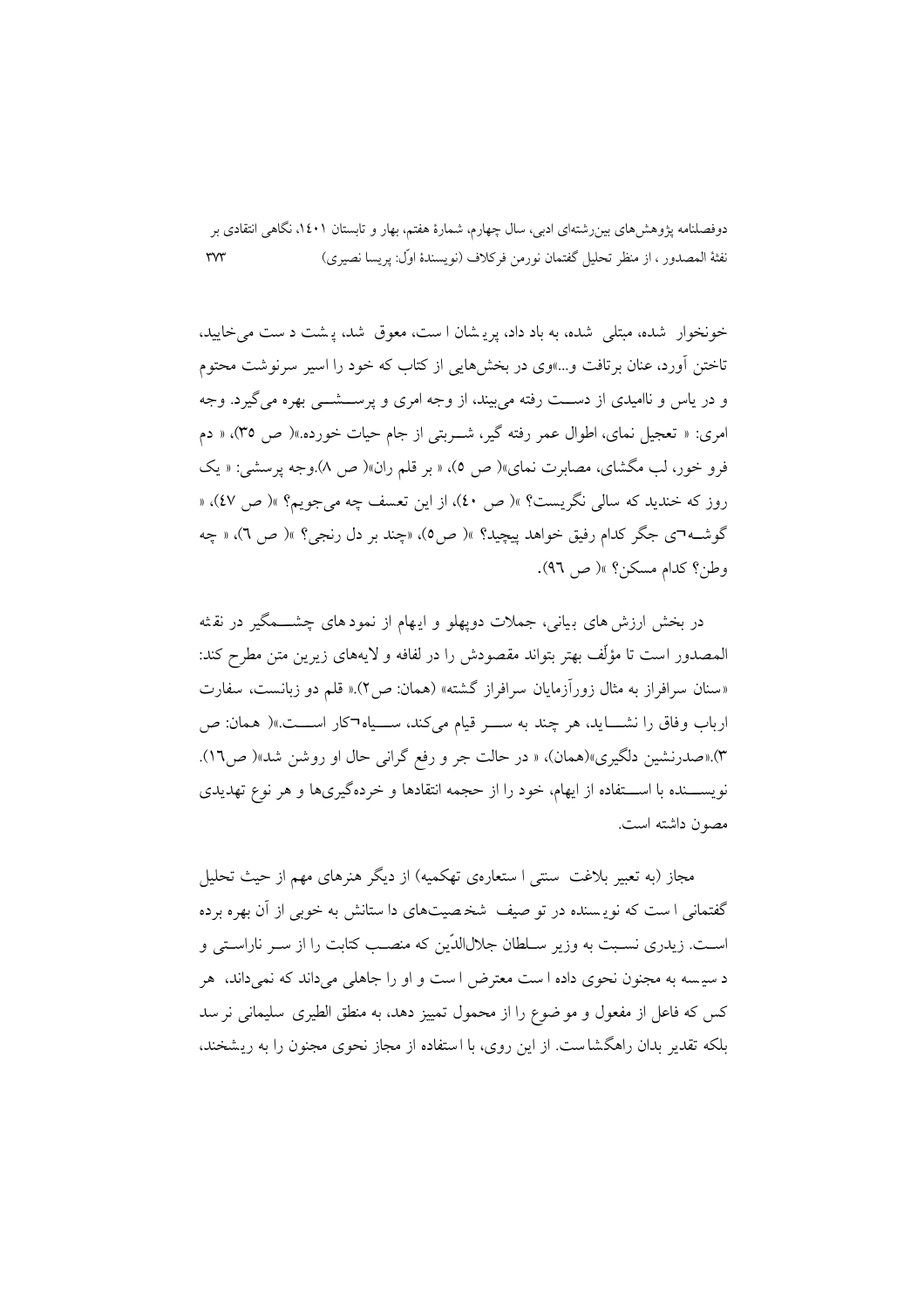بزرگ خطاب میکند: «چون در ن**صب آن بزرگ! عدل و معرفت رعایت نکرده بود**، صرف او لازم شــناخت و چون در دو حالت جر و رفع گرانی حرکت او روشــن شــد، حذف او واجب داشت…»( همان: ١٦). همچنان در توصیف جمالاللدّین عراقبی به تمسخر او را دارای ذات شريف مي داند.« از تعريف آن ذات شريف صفات از دو سه و صف چاره نيـست: صاحب منصب ناگهان، خواجهي نابيوسان، نان مردمان بدبير ستان برده، هر خباز كه دبيريش فرموده، نانش در انبان نهاده، تا بطلب منصـــب برخاســـته، بس به رو خفته، پدر تا ندانند كيست، خود را ابوالجمال نويسد، و برادر تا نشناسند كيست، خود را اخوعلى گويد...»(همان: ٧٦).« .... و معماران تاتار! كه بر عقب رسيدند، تتمه٦ي عمارت! واجب داشتند، و خشت بر خشت نگذاشتند...»( همان: ۱۰۲). نوع خطاب مؤلِّف در اثر، حاکی از ایدئولوژی نویسنده و دیدگاه مثبت و منفی او نسـبت به شــخصــیتهای کتاب میباشــد و همانگونه که میبینیم زیدری به زیبایی شـخصـیتهای منفی و کسـانی را که مطلوبش نیسـتند در مقام اسـتهزا و تحقير قرار داده اســـت : در ذم صــــاحب أمد: «و أن مجلس عالى!« قدَّم ايرك ثم خيرك» برخواند، و میان ً شوهر و زن تفریق می کرد، و فرزند را از مادر ا سترقاق می فرمود. شهر از ايامي با شوهر جو شان، خلقي از يتامي با مادر و يدر خرو شان...»( همان: ٦٠).«و اين معنى در خلال آن حلال زاده! در همه روم و شــام چون کفر ابلیس و فســق لاقیس چنان مجهور شـده اسـت .»(همان: ٦٢). علاوه بر كاربرد مجاز در نفثهٔ المصـدور ، اسـتعاره ابزار ديگري است که نویسنده برای بیان دیدگاه اعتراضی و انتقادآمیز خود را نسبت به قوم تاتار و جلال الدين از آن بهره برده اســــت.« ملاعين دوزخي»( هـمان:٥٢)، « ديو بر تـخت ســــليمان نشست»(همان:٥٠)، « آهوي ضعيفف غضنفر را افگار گردانيده، تيهوي نحيف سنقر شكار کرده»( همان:۷۳)، خرمهره گرد دُر يتيم ســلطنت حمايل گشـــته، گوش ماهي پيرامن گوهر شب افروز شاهی قلاده شده، مردمک چشم اسلام در محجر ظلام، ضباب حجاب آفتاب گرفته و او نهفته، كلاب حوالي غاب احاطت گرفته و شير خفته.»( همان:٤٢).

در بخش روابط معنایی( شمول معنایی، همهعنایی و تـضاد معنایی) از نمونههای شمول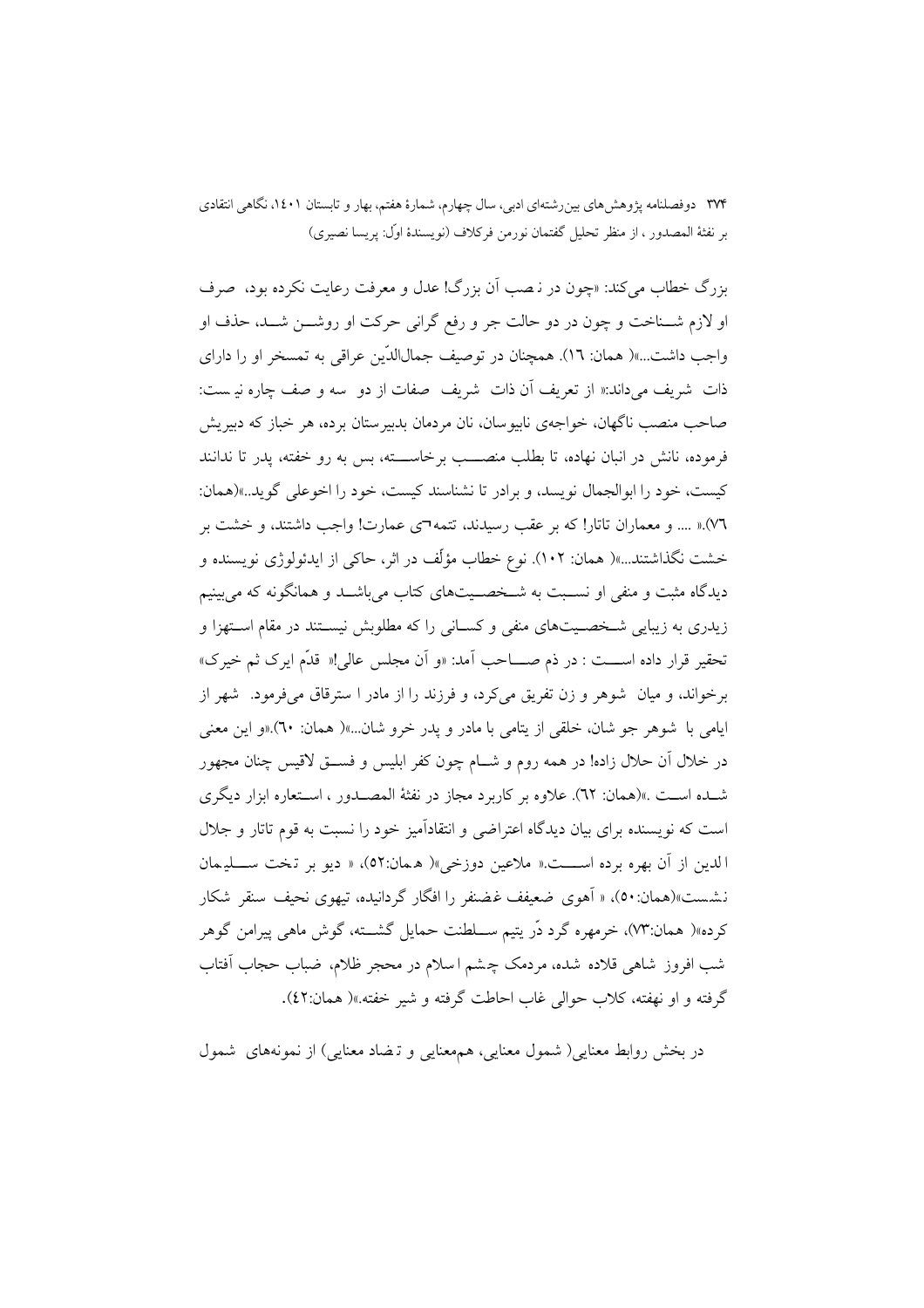معنايي به«شـــفق و شـــفيق/يار و ياران/ مخنوق و خناق و…» در همهعنايي به« ترســـان و هراسان/ جم عفير و انضمام جمع كثير/ ترادف و تعاقب/ احتباس و انقباض/ تردد و تحير / موافقت و مسـاعدت و….» و در بخش تضـاد معناي به « روز و شـب/ سـرد و گرم/ نرم و درشت/ خیر و شرو...» می توان اشاره کرد. نویسنده با استفاده از روابط معنایی و تکرار یی در پی کلمات پأس آلود و جامعهی ستمدیده و تاراج شده و واژههای متضادی مانند دولت و جاه در مقابل محنت و رنج، خیر و شر و نیک و بد فضای تنگ سیاسی و نارضایتی مردم را نشــان می٫دهد که چگونه در چنبره¬ی ظلم و تعدی گرفتارند و جز ســکوت و حســرت ایام خوش گذشته کاری نمی توان کرد:«....و اَنکه قالب مسکین که مسکن روح نازنینست، عمري مصــاحب جان شــيرين بوده، و ســرد و گرم و خير و شــر موافقت و مســاعدت او نموده...»( همان: ص ٥٣).« از آن روز باز در هيچ مجلس پنج شــــش از ايشــــان بهم باز ننشستند، و بهیچ صف قتال از آن رجال طایفه¬ای مجتمع نگشتند؛ رندان دندان تیز کرده، باموال ايشان متمول و متجمل شدند، و زندان مخالف، باسيران ايشان براگند...»( همان: ٨٢).

مورد دیگر جملات به کار رفته در نفثهٔالمصدور است؛ جملات عاطفی به کار رفته در متن این مفهوم را به مخاطب القا میکند که نویســـنده و جلالالدّین نقش کمرنگی در برابر گفتمان سـوزشـــت جبرى و محتوم خويش داشـــتهاند. ازين رو از مخاطب درخواســـت همدردی دارند؛ هیچ یار و همراهی نداشته و محکوم به شکست در برابر حملات مغول بوده¬اند:«به كدام مشتاق، شدايد فراق مينويسي و به كدام مشفق، قصه اشتياق مي گويي؟ اگرچه خون چون غصه به حلق آمده است، دم فرو خور و لب مگشای! چه، مهربانی نیست که دل پردازی را شـاید» (همان: ٥)« از ارتفاع خرمن سـيهر برخورداری مجوی، که نايايدار ا ست. از عین مزیف مهر کیسه برمدوز، که جوزایی کم عیار ا ست. کرهی تند فلک را هیچ رايض بر وفق مراد رام نكرده است. تو سن بدلگام چرخ را هيچ صاحب سعادت عادت بد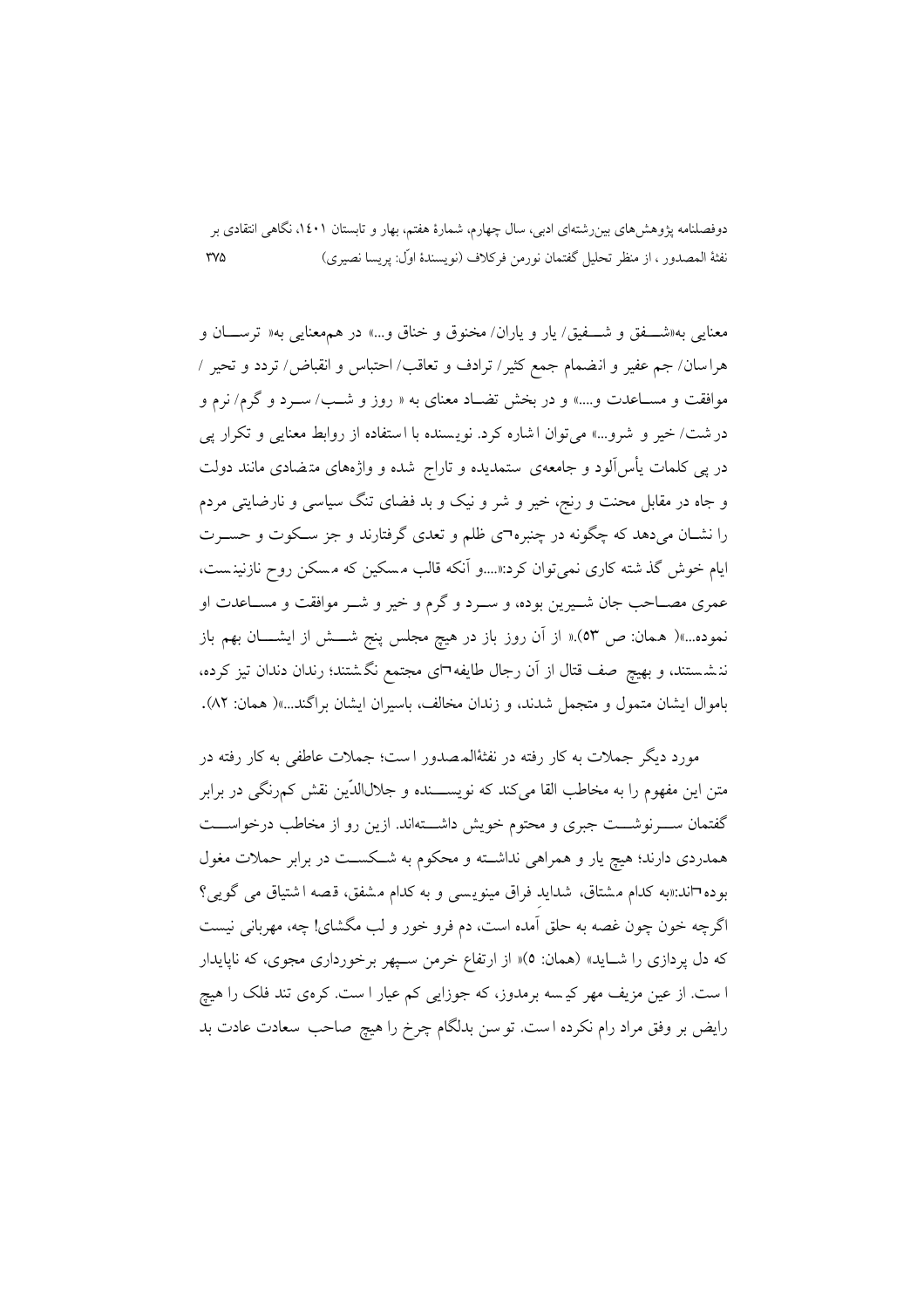از سر بیرون نبرده است. گردون دون پرور، هیج کسری را بی کسری نگذاشته. جهان جهان، هیچ تبع را تبع نگشته است. »( همان: ٤٩) حال با سرنخها و ویژگی ظاهری که در متن به توصـــيف آن يرداختيم و با دانش زمينهاي و بافت اجتماعي موجود در متن به تفســـير و تحليل متن بيردازيم.

### تحليل نفثة المصدور در سطح تفسير

از نظر فرکلاف، به صـــرف ویژگیِهای صـــوری متن، نمی توان به تأثیرات ســـاختاری این ویژگیها بر شالوده جامعه دست یافت؛ زیرا رابطهی متن و ساختارهای اجتماعی، رابطهای غیرمستقیم است. اینجاست که ضرورت تفسیر مطرح می شود تا متن براساس مفرو ضات عقل سلیم، که به ویژگیهای متن ارزش میدهند، تولید و تفسیر ً شوند. تفسیرها ترکیبی از محتويات خود متن و ذهنيت مفسر مي با شد؛ منظور از ذهنيت مفسر، دانش زمينهاي ا ست که مفســـر در تفســـير متن به کار ميگيرد. از نظر مفســـر، ويژگي ظاهري متن در حقيقت به منزلهي سرنخهايي هستندكه عناصردانش زمينهاي ذهن مفسر را فعال مي سازند و محصول ارتباط دیالکتیک این ســـرنخها و دانش زمینهای مفســـرخواهد بود. این درحالی اســـت که «دانش زمینهای» نباید مانع از آن شود تا جنبههای ایدئولوژیک پیش فرضهای عقل سلیم را فراموش كنيم( محسنى ، ٧٨:١٣٩١).« مرحله تفسير، تصحيح كننده اين باور نادرست است که فاعلان در گفتمان مســتقل هســتند. این مرحله درحقیقت آنچه را که برای مشــارکین اثر تلويحي بوده به روشني بيان مي كند. به هر حال بايد توجه داشت كه مرحله تفسير به خودي خود بیانگر روابط قدرت و سلطه و ایدئولوژی نهفته در پیش فرضهای یاد شده نیست که كنش گفتمانی معمول را به صــحنه مبارزه اجتماعی تبدیل میكند. برای تحقّق چنین هدفی، مرحله تبيين ضروري خواهد بود»( همان: ٧٩).

ماجرای نفثة المصـــدور ً مربوط به دوران اختناق و کشـــمکش حاکمان و نابرابری های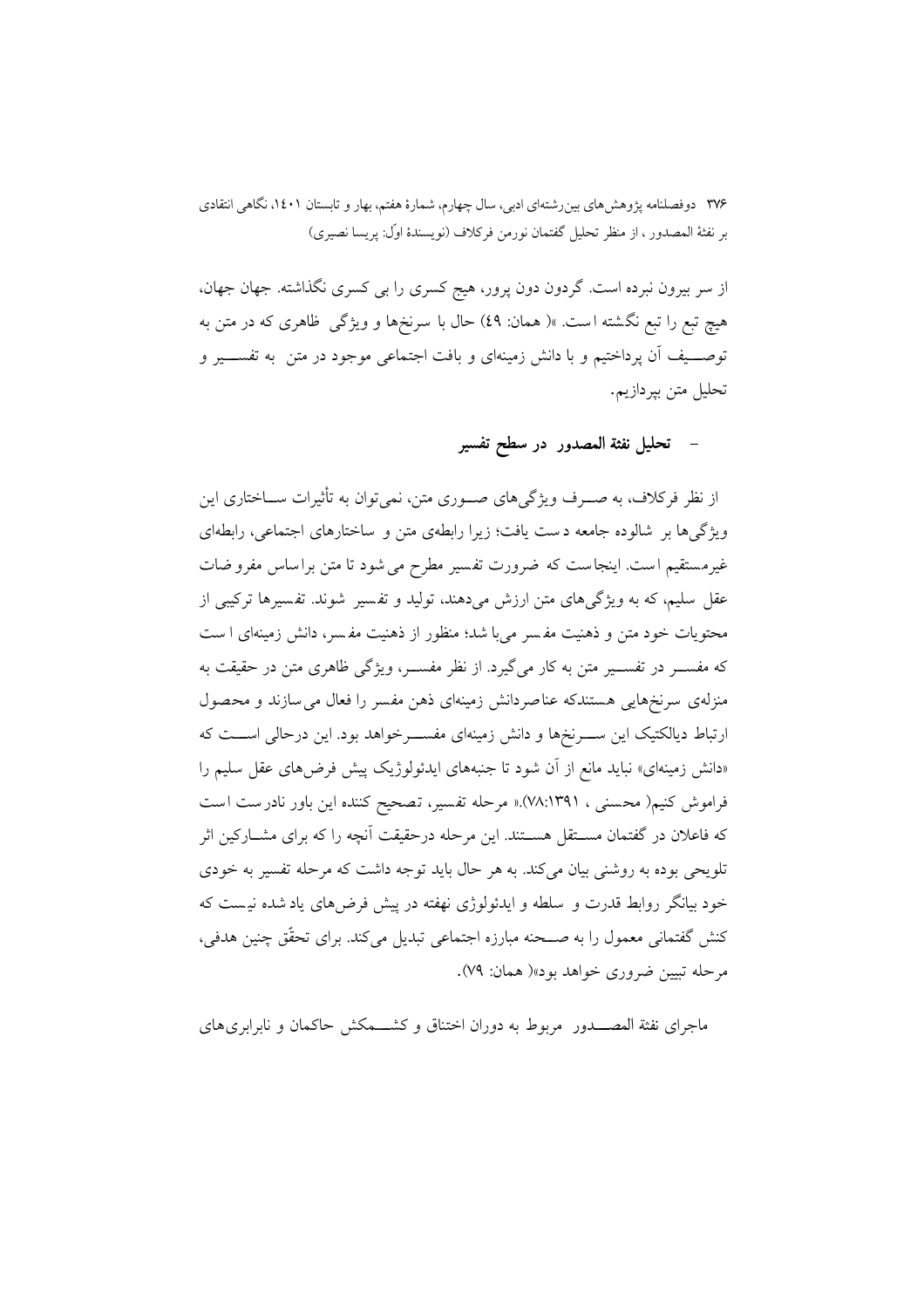عدالتي و ٍ ستم وارده از ٍ سوى منا سبات قدرت ا ست. آنچه در اين دا ستان نمود دارد غلبه گفتمان متکی بر قدرت و اقتدارطلبی بر گفتمان مردم و شـــخص زیدری می باشـــد. وطن توسط مغولان به اشغال درآمده است و این اشغالگری همهی زمینههای فرهنگی و سیاسی را در برگرفته است. مردم در این شرایط نان ندارند، حاکمان منفعتطلب شدهاند و هر کسی به فکر خویش ا ست. به عبارتی مجبورند یا ا ستعمار را بیذیرند و خود را همرنگ جماعت نشان دهند و یا هویت خویش را به قدرت برسانند و در مقابل مغول پایستند. حوادث ناشی از حملات مغول چنان بر کشور ٍ سایه افکنده ا ست که عقل نیز وا مانده ا ست؛ هیچ یار و غمخواري نيست كه حتى بتوان از دردهاي خود با وي ســخن گفت. «باز عقل،كدام عقل؟ كه او نيز از سركوب حوادث حيران مانده است . به كدام مشتاق شدايد فراق مي نويسي؟ و بكدام مشفق قصهى ا شتياق مى گويى؟ اگرچه خون چون غصه بحلق آمده ا ست، دم فرو خور و لب مگشــاي، چه مهرباني نيســت كه دل1پردازي را شــايد. قصــه غصــه آميز كه مي نویسی، گو شهی جگر کدام شفیق خواهد پیچید؟»( همان: ٥) در واقع کل اثر به خاطر تک گویی نویسنده و حدیث نفسی که با خود دارد در تسلط کامل ایدئولوژی گفتمان نویسنده است. این دیالوگها که خطاب به خود نویسنده است بیانگر کشاکش درونی و تحسر ناشی از حملات تاتار است.

یکی از گفتمانهای رایج در نفثهٔالمصدور جبرگرایی است. زیدری خود و جلالالدّین را اسـیر دایرهی جبر و سـرنوشـت محتوم میداند که در برابر آن هیچ رای و تدبیری کارسـاز نیست؛ آنها چارەای ندارند جز آنکه تسلیم هر سرنوشتی باشند که تقدیر برایشان رقم زده است: « بعد از آن یای بسته تقدیر را بر چهاریای بستند، و روی بخوی نهادند. »(همان: ۹۳) اندیشتههای جبری از محوری ترین بخش های متن نفثةاله صدور است که در سبر تاسیر آن گفتمان جبر را در برابر اختیار قرار داده اســـت. جبری که با هیچ تدبیری نمیتوان از آن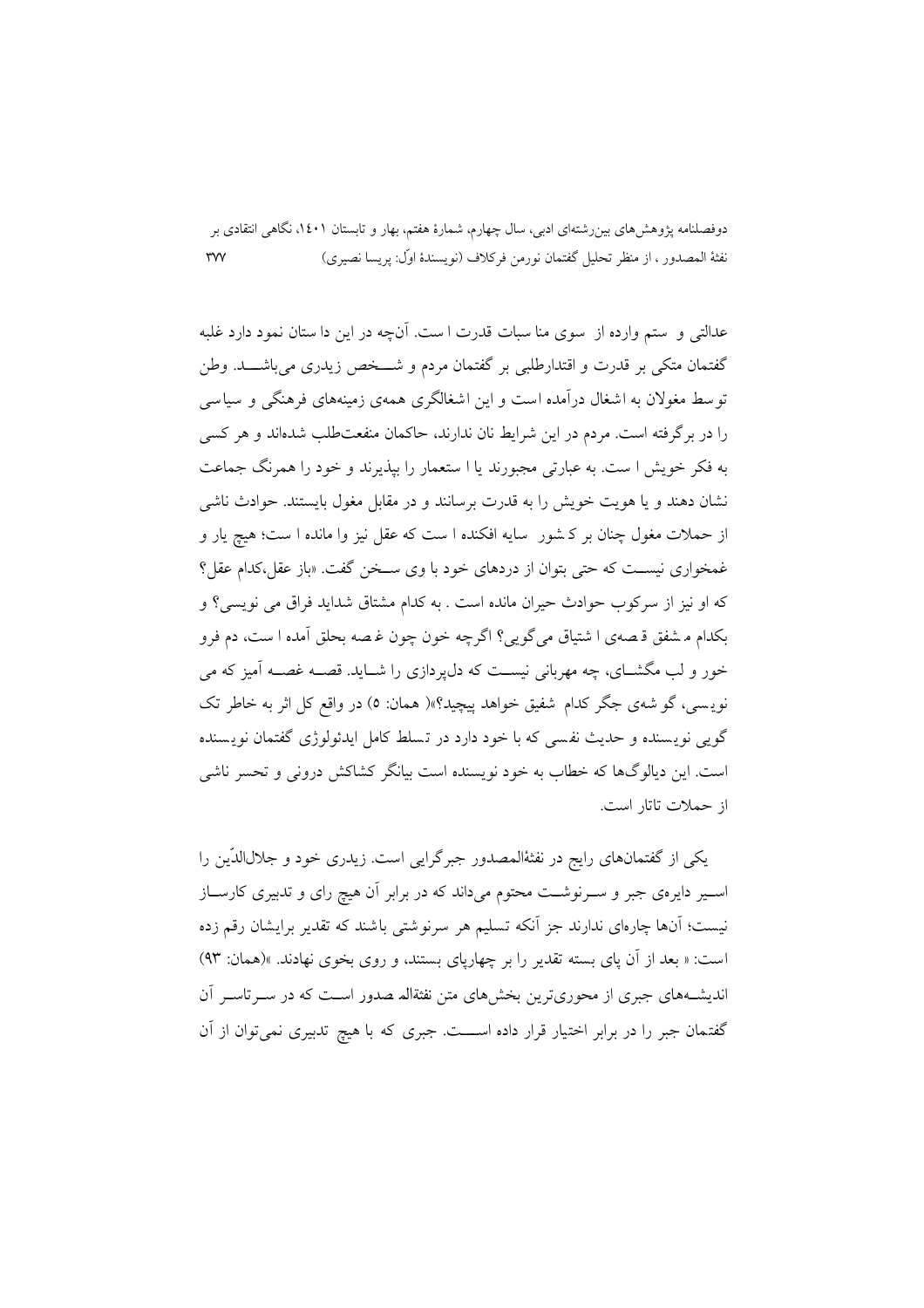گریخت: «حســـابی که بده انگشـــت تدبیر برهم گرفته بودم، به یک ایمای تقدیر بر هم زده شد....»( همان: ۱۰۰).

در بخشهایی ازکتاب، مؤلِّف جبرگرایی را به کناری نهاده و با قلم اعتراض اَمیز خود به انتقاد از ممدوح میپردازد. نسوی ممدوح را در شکست از حملات مغول مقصر میداند و بر آن اســـت که جلالالدّین در زمانی که تاتار هر لحظه امکان دارد حمله کند و خاک کشور را ویران سازد، مشغول لهو و لعب و دلخو شیهای فردی خویش بوده ا ست. او از پادشـاه مقبول و ایدهآل خویش ناامید اسـت: «کو اَن پادشـاهی که از سـربازی بگوی بازی نپرداختی؟و از ابکار و عون، ابکار و عون حرب را شناختی؟ شهوات عشق را بر صهوات عتاق برنگزیدی؟ مهفهفات ترک را از مرهفات هند خوشــــتر ندیدی؟ خدود بیض را بر حدود بيض ترجيح ننهادي؟»( همان: ١٩) جلال الدين در برابر حملات مغول حالتي تـسليم گونه به خود گرفته است؛ ازین روی شکست را پذیرفته و سرگرم عیش و نوش است تا دشمن فرصت یافته و کشور را غارت سازد: «همه روز با یوز و باز، و همه شب در نشاط و ناز میگذرانید تا کار از دست رفت ....»( همان: ۲۰).« تدبیری که هر بار در تدارک کار تقدیم رفتی، فرو گذاشته و بموعد مهام و شیم بارقهی شام، بر مرقبهی انتظار، نشسته، مدت شش ماه در این چشم دا شت مستغرق شد، و د شمن ممالک فسیح و عریض را درنوردیدند تا ارض با طول و عرض بر ایشان، چون چشم و حوصلهی ایشان تنگ کرد، پس بسوء تدبیر، سه طلاق و چهارتکبیر بر ممالک زد...»(همان: ۳۰).

نویســنده علاوه بر ممدوح، نقش کارگزاران اجتماعی حکومت را نیز در شــکســت از حملات مغول موثر میداند؛ م سئولان حکومتی بجای حمایت از پاد شاه و تلاش برای حل کردن مشکلات جامعهای که در دست نیروهای بیگانه افتاده است، مسلکی منفعتطلبانه به خود گرفته و به عیش و نوش مشغولند: «بعضی بخواب غفلت یهلو بر بستر تن آسانی نهاده و طایفه¬ی در شراب ارغوانی دور دوستکانی درداده، تا عاقبت تن آسانی هراسانی بار آورده،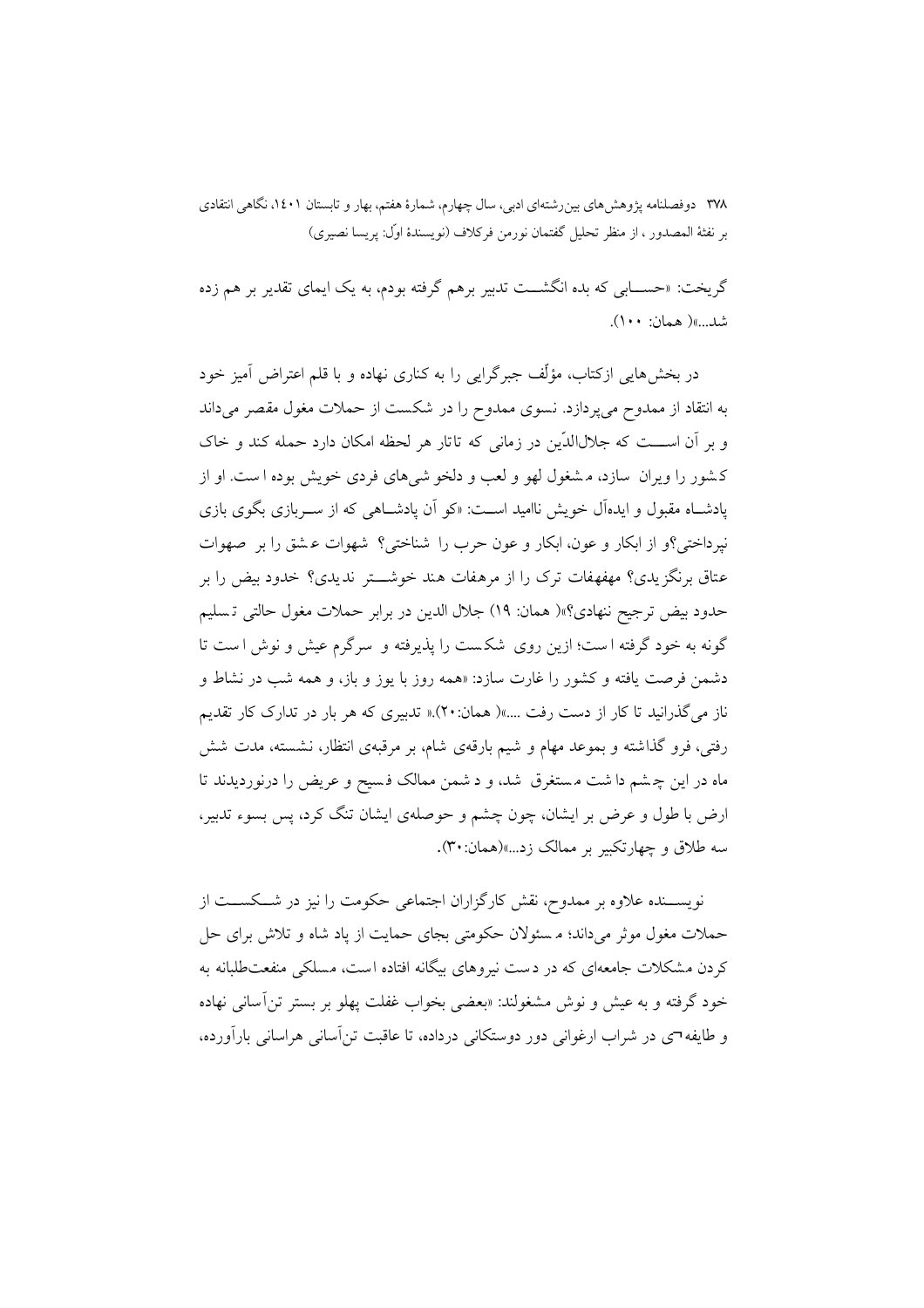و دو ستکانی د شمن کامی. در وقت عطعطه ی کفاح و حمحمهی جیاد و قعقعهی ً سلاح و ولولهي اجناد، قلقل جام مي و چيچاپ بوس و چشچش قليه و فشفش شلواربند گزيده، و هنگام تجفاف مغفر زير لحاف و بســـتر خزيده....»(همان:ص ٤٠). صـــاحب آمد به عنوان عنصـری موثر در قلمرو خوارزمشــاهی به جای دفاع از کشــور و ممالک ســرزمینش خلف وعده کرده و با تاتار تبانی میکند. او در این اوضاع نابسامان نه تنها به همشهریان خود رحم نمی کند بلکه حملات تاتار و شکست مسلمانان را فرصت مناسبی برای عملکرد سودجویانه ی خود می داند: «جگر گو شهی مسلمانان را چون سیابای شرک در نخاس شمن بخس می فروخت، و یدر می گریست. خانه به کالای کسان که از مروّت دور است آراسته کرد، خزینه بمال بی کســــان- که در مذهب فتور محظور اســــت- مالامال گردانید. خلالات ثغور از بن دندان گر سنگان برکند، و بییش خورد سگان تاتار دهان بیالود. هزیمت مسلمانان را غنیمتی فراهم أمده داشت، و استيصال اهل اسلام را، براي مصلحت وجه، مصلحت خويش دانسته؛ درختي ببر آمده انگاشت..»( همان: ٦١).

حال که یاد شاه، کشور را از دست رفته می داند و کارگزاران اجتماعی به فکر ً سودهای منفعت طلبانه خويشـــند، مردم نيز به عنوان طبقهي فرودســـت، حفظ جان و تلاش براي بقا نخستین عملکردشان خواهد بود. « و مردم چون دل از دولت برگیرند، چنانکه در طبایعست، د ست باموال ارباب دولت دراز کنند، تا جهت دفع م ضرّت را ً سربطاعت تاتار درآورند، و دفاین و خزاین منتمیان یادشاه اسلام بدیشان سیارند.»( همان: T٤) مردم از حکومت دست شــســتهاند و بفكر مصــائـب و مشــكلات خويش!ند؛ به دنبال نان هســتند و حق نان و نمك فراموششان شده است؛ ازین روی تمام تلاش شان بر آن است تا از شرایط پیش آمده سود ببرند؛ به بیان بهتر، گفتمان مردم در برابر طبقهای فراتر از خود یعنی حکومت خوارزه شاهی و قوم تاتار قرار گرفته اســت. لذا مجبورند اســتعمار را بیذیرند و خود را همرنگ جماعت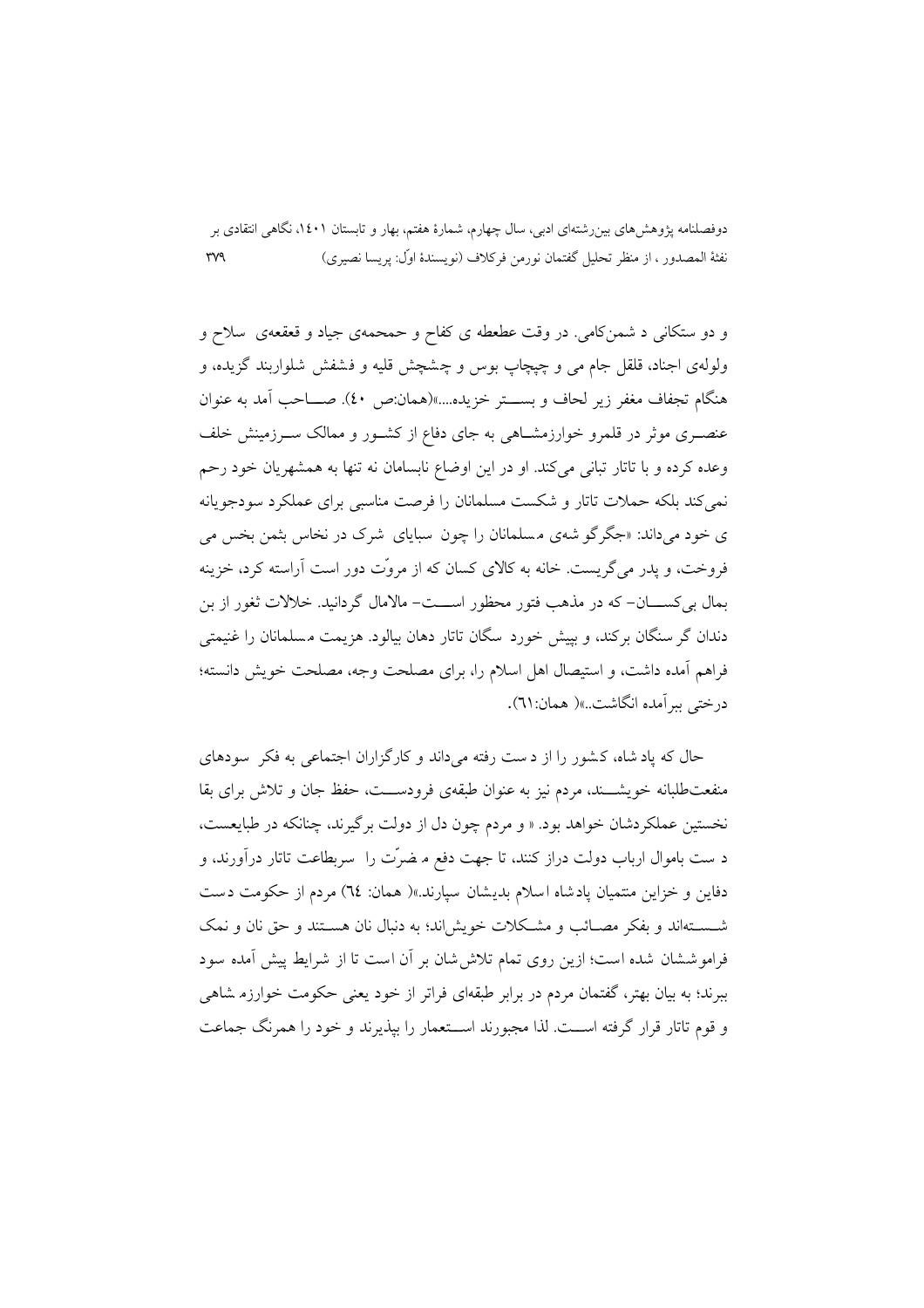نشان دهند تا زنده بمانند.: «در وقتي كه جاني بناني باطل مي كردند، و نفسي به فلسي ضايع می گردانیدند. ضـــبط و حفاظ چنان مدروس گشـــته که حق و حرمت گفتی در میان خلق هرگزنبوده ا ست. و حل و حرمت چنان منـ سوخ شده که هیچ آفریده گویبی نام آن نـ شنیده ا ست.»( همان: ٦٦) به نظر مي ر سد، در عـصر زيدري حقيقت، ديانت و را ستي و وفاداري متروک و بازار دروغ و ریا و ظلم و تعدی به انزوا رفته اســت. جبر تمام زندگی مردم را فرا گرفته است و انسانها چارهای جر تسلیم در برابر سرنوشت خویش ندارند.

### تحليل نفثةالمصدور در سطح تبيين

سومین سطح تحلیل گفتمان، از نظر فرکلاف، سطح تبین است. تبیین مرحلهای است که به بیان ارتباط میان تعامل و بافت اجتماعی میbپردازد. اینکه چگونه فرایندهای تولید و تفســــیر تحت تأثیر اجتماع قرار دارند. در این ســـطح به توضـــیح چرایی تولید متن از میان امکانات مجاز موجود در آن زبان، براي توليد متن در ارتباط با عوامل جامعهشناختي، تاريخي،گفتمان، ا پدئولوژي و قدرت و قرارداد ها و دانش فرهنگي اجتماعي مي پردازد. « هدف از تبيين، تو صيف گفتمان به عنوان بخشي از يک فرايند اجتماعي است. تبيين با تو صيف گفتمان به عنوان کنش اجتماعی نشـــان می۵هد که چگونه ســـاختارهای اجتماعی، گفتمان را تعیّن می بخشــــند.در مقابل، گفتمانها در بازتولید یا تغییر آن ســــاختارها چه تأثیراتی دارند. دانش زمینهای، واسـطهی تعیّن اجتماعی و این تأثیرات اسـت»( محسـنی، ۱۳۹۱: ۸۰–۷۹. از نظر فرکلاف در سطح تبیین تحلیگر باید به دنبال پاسخ به پرسشهای این چنینی باشد:

- عوامل اجتماعی از نوع روابط قدرت در ســـطوح گوناگون نهادی، اجتماعی و موقعیتی چگونه در شکل دادن یک گفتمان خاص مؤثر است؟

-ايدئولوژي: كدام يک از عناصـر دانش زمينهاي مورد اسـتفاده، خصـوصـيات ايدئولوژيک دار ند؟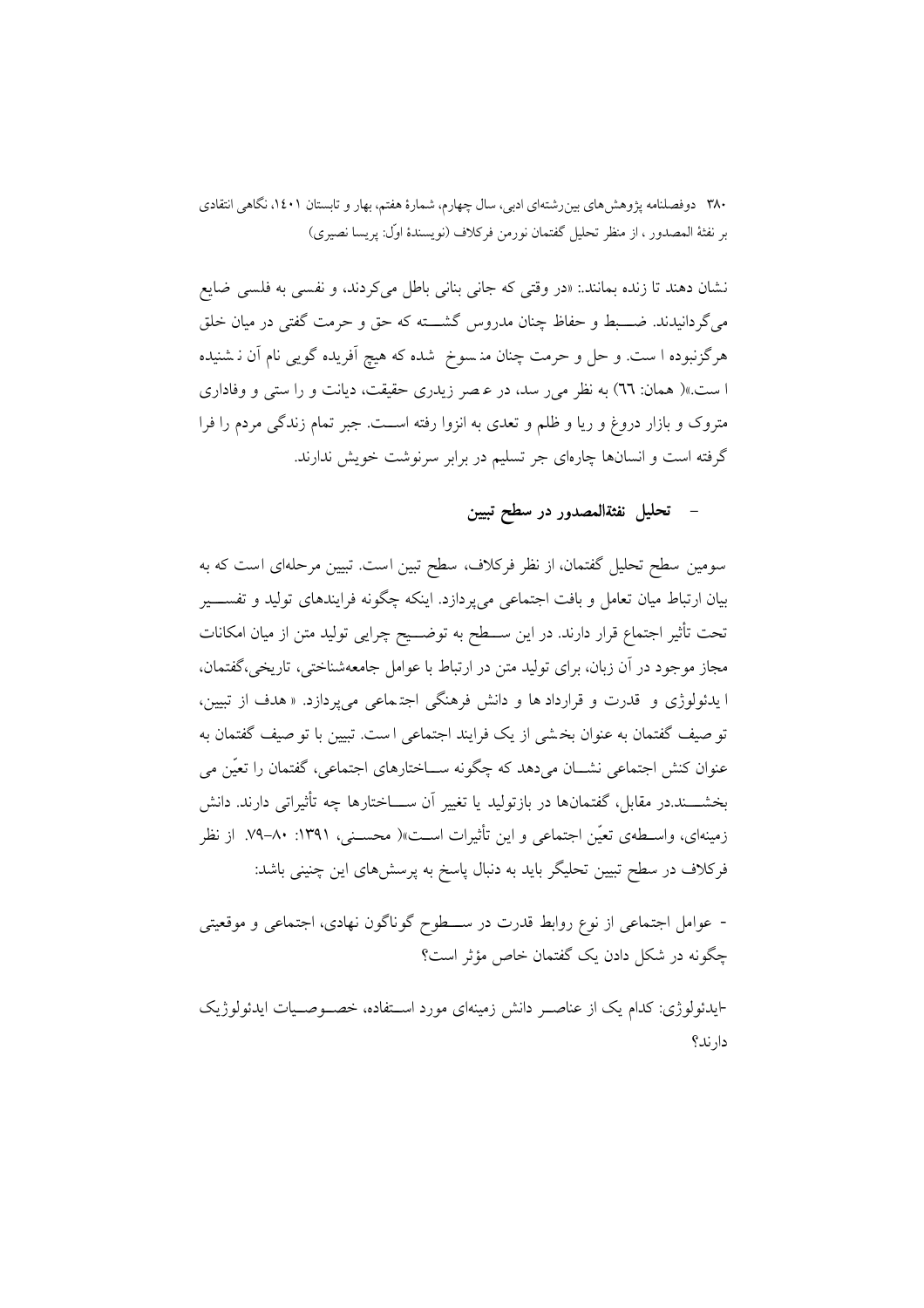-تـأثيرات: جـايگــاه گفتمــان در ســــطوح گونــاگون نهــادي و اجتمــاعي و موقعيتي جست؟ (فركلاف، ١٣٧٩: ١٢)

در این مرحله تحلیلگر به تحلیل متن به عنوان جزئی از روند مبارزهی اجتماعی در ظرف مناسـبات قدرت می یردازد. تبیین گفتمان را به عنوان کنش اجتماعی توصـیف می کند و نشان می دهد که گفتمان چه تأثیری در بازتولید ساختارها می گذارد و آیا نویسنده گفتمان ۔<br>حاکم را تثبت کردہ یا تغییر دادہ یا به طور کلی رد کردہ است. زیدری از دورانی سخن می گوید که تظاهر،ریا،ســتم و بی عدالتی همهی بافتهای اجتماعی را تظاهر کرده اســت. ازین رو، تلاش نویسنده در تغییر گفتمان رایج بی نتیجه مانده و به نوعی تسلیم شرایط پیش آمده می شـود. پی عدالتی و ظلم و تعدی یکی از آفتها و ضـدارزش های اجتماعی اسـت که از طریق قوم تاتار، جلالاللدّین و کارگزاران آن و در ساحت گـستردهتری یعنی زندگی جبری بر مردم تحمیل شده ا ست. بی عدالتی و ظلم، ایدئولوژی بارزی ا ست که از سوی کسانی اعمال می شود که حقیقت را واژگون میکنند تا به منافع بیشتری بر سند و به نوعی حقیقت را قربانی منافع خویش می سازند. زیدری با استفاده از شگردهای ادبی و زبان ایهام به جبهه گیری در برابر شرایط موجود می پردازد و بیان می کند که ظلم و بی عدالتی به سبب حملات قوم تاتار چنان بر جامعه سایه افکنده است که حتی کارگزاران دولتی و بعد از آن، حتی خود مردم نیز به یکدیگر رحم نمیکنند و در صــدد پایمال کردن حقوق یکدیگر هســتند. از نظر نویســنده، جلالالدّین که خود وظیفهی آگاهی بخشــی بر جامعه را برعهده دارد و به نوعی سایه پروردگار محسوب می شود، در کسب رضایت و اجرای عدالت و حمایت مردم غفلت کرده است. از این رو،کاری که زیدری میکند، آن است که با تقدس زدایی از ممدوح، وی را نیز ِ تا حدودی در مصیبت و فساد به بار آمده مقصر می داند. از کارکرد هژمونی آن است كه سلطه را جايگزين زور و قدرت را نزد افكار عمومي به حقيقت تبديل مي كند. تأثير نقش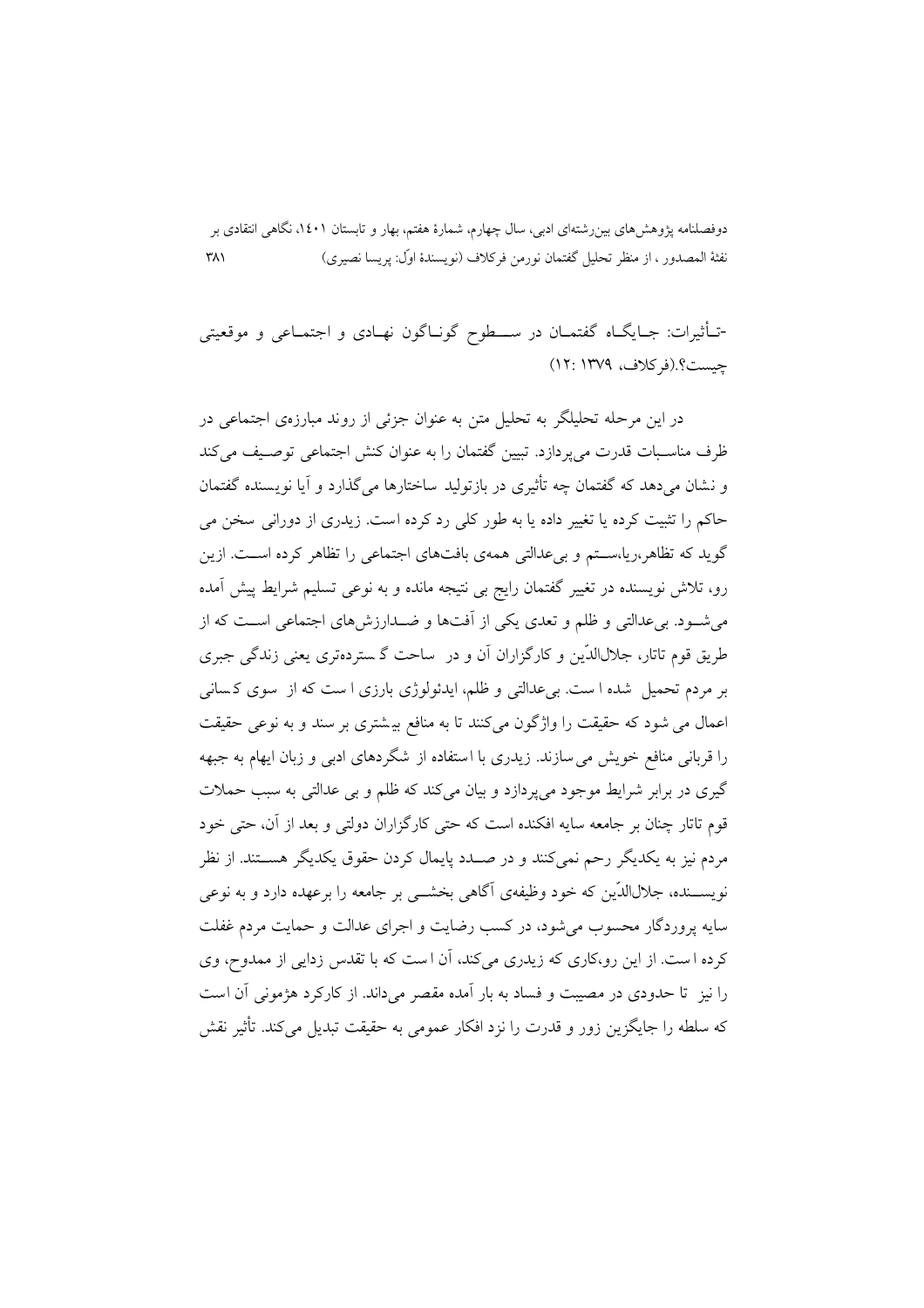یادشاه نزد مردم چنان عمیق و درونی است که آنان به سختی می توانند یادشاه را مسبب سیه روزی و گرفتاریهای خود بدانند. اگرچه در قسمت هایی از متن میبینیم که نسوی ممدوح را به ســبب كاهلي و يرداختن به عيش و نوش نكوهش ميكند و بارها زبان به انتقاد از وي گشـوده اســت، اما در نهایت تســلیم فرَّمی ایزدی ممدوح گشــته و همهی توجه خود را به سمت بي ثباتي وفا و انديـ شههاي جبري معطوف كرده ا ست. او جبر گرايي و مغول را كنار هم قرار داده است تا از جلالاللدِّین یک قهرمان ساخته و او را از تمامی مشکلات وارده بر کشور مبرا سازد. زیدری در سرتاسر کتاب با تفکرات جبری و تقدیرگرایانهاش و با نگاهی ايدئولوژيک تمام اتفاقات آن دوره را به قدرتی فراتر از قدرت جلال الدين يعني قدرت خداوندی متصــــل میکند. ازین روی، پیوســـته در تلاش اســـت تا با مبارزات علنی خود، گفتمان غالب یعنی قدرت بشــر را رد و گفتمان جبرگرایی را تثبیت کند. «و تقدیر آســمانی یردهی غفلت ورای رای و بصــیرت فرو گذاشــت، تا جادی مصــلحت، که کوران بدان راه برند، بر اهل بصــيرت بيوشــانيد، و از شــيوهي تحفظ كه ســتوران در ابقاي نوع آن رعايت واجب شــــمرند، چندین عاقل را غافل گردانید.»( هـمان: ۱۷). زیدری کنش۵های متقابل و معمول مردم ایران را تحت تأثیر کنش ســـلطان ترســـیم میکند. اگرچه مدت همراهی او با سلطان كم بوده ا ست، ولي عامل از سجام و سازمان يافتگي اجتماع را سكون و سلطنت سـلطان برمي شـمارد و او را «نقطه دايره ملک و جهانداري و واسـطه قلاده ســـــــــلطنت و شهریاری» برمی شمارد؛ ازین رو، از شاه جلالالاتین دفاع و از افراد سودجو گله می کند تا به نوعی بتواند بر بیتدبیری ممدوح صحّه بگذارد.

از سوپی دیگر، نقش چاپلوسان در تقویت سلطه گفتمان فرادست نسبت به فرودست بی تأثیر نمانده است.«جمعی از عیاران که عیار مردی ایشان مزیف بود، روز در گشتگان بازار محنت را حشم کرده بودند، و نامردانه چشم بر سلب روز برگشتگان ایام مشقت نهاده، تا از برهنه يو ست بركنند و از مرده كفن ربايند. محنت زده را از هر طرف سنگ آيد، آمدند گرد در گرفتند. تا عصر، بعصر و شکنجه از خون در رگ نمانده ای چند اشتغال نمود و از کنار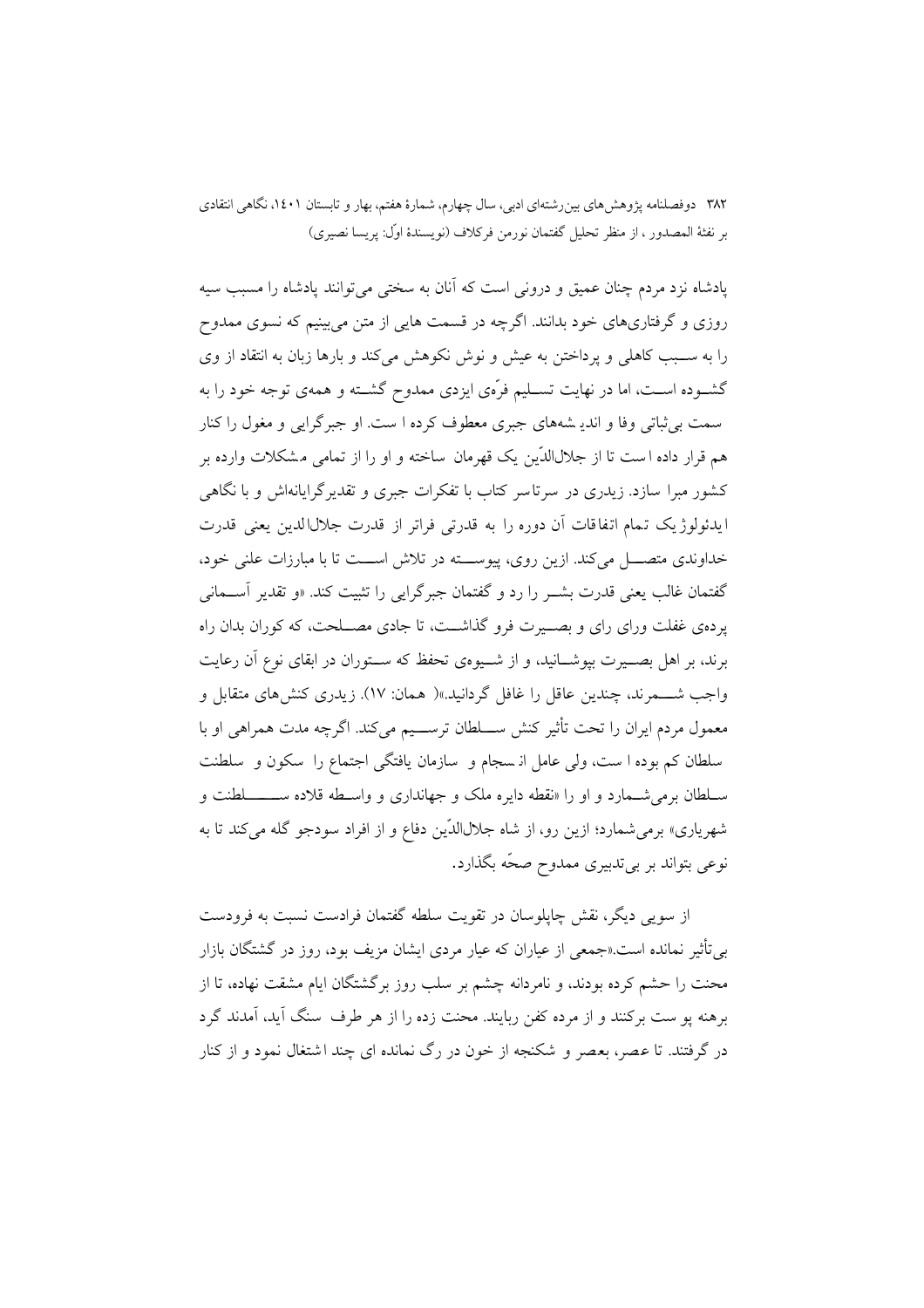تا یکنار یک پیک را یکباره و دوباره، بمبالغت، مطالبت واجب دا شت.»( همان: ۱۰٤). از نظر مؤلِّف، جلالالدِّين علاوه پر د شمن خارجے و مغول یا د شمن داخلے ای روپه رو ا ست که کار را بیش از پیش برای کشـور و حکومت خوارزمشــاهی ســختتر می کند و آن حاکمان وکار گزاران حکومتی هستند. کارگزاران کشور به سب قدرتی که دارند، توانایی آن را دارند تا از نیروی خویش در جهت سرنگونی و بقای کشور بهرهمند شوند؛ در شرایط این چنینی، آنان با سودجویی و وقاحت تمام راه خیانت را در پیش گرفتند و کشور را به سمت نابودی کشــاندند؛« و این یزرگ (جمال الدین علی عراقی): به ســفاهت و خبره روپی و وقاحت و هرزه گوپی از وزیر پی تدبیر حضــرت، و مشــرف مســرف ممالک، و خازن خائن درگاه در گذشته، و رای بر آن قرار گرفته، که فیما بعد دستگاه از وزیران چشم باز شسته، که شرم و اَز ندارند، خالی ندارند»( همان: ۷۸–۷۷). نویسنده از تعدی و بی عدالتی ای که زیردستان در حق یاد شاه خویش بکار بستند نالان و غمگین ا ست: «افسوس که بنامردی و ناجوانمردی سور و باروی ملت و سوار میدان سلطنت، بانی اساس جهانبانی و مضحک ثغور مسلمانی، كه از نهيب او زهره در دل خاكساران آتشي آب مي شد، بر باد دادند»( همان:٤٥).

در نهایت، آنچه سـلطه و غلبهی خود را در نهایت داســتان نشــان داده اســت، گفتمان استبداد و بی عدالتی است. نسوی، قوم مغول را غلبهی استبدادی میداند که حضورشان جز تخریب و ویرانی نتایجی دیگر بر کشور نداشت :«به پنج شش روز بنو شهر ر سیدیم، و آن شهرک خرابه ایست، که معماران تاتار که بر عقب رسیدند، تتمهی عمارت، واجب داشتند، و خشــت بر خشــت نگذاشــتند، بخنادق آن بجای آب خون دربســتند، و حوالی آن بر مثال ياليزبانان سر، بسر بازنهاد...»(همان:١٠٢)

### ٥. نتيجه گيري

تحلیل گفتمان انتقادی یکی از روش های نوین در تحلیل متون اســـت که علاوه بر آشـــکار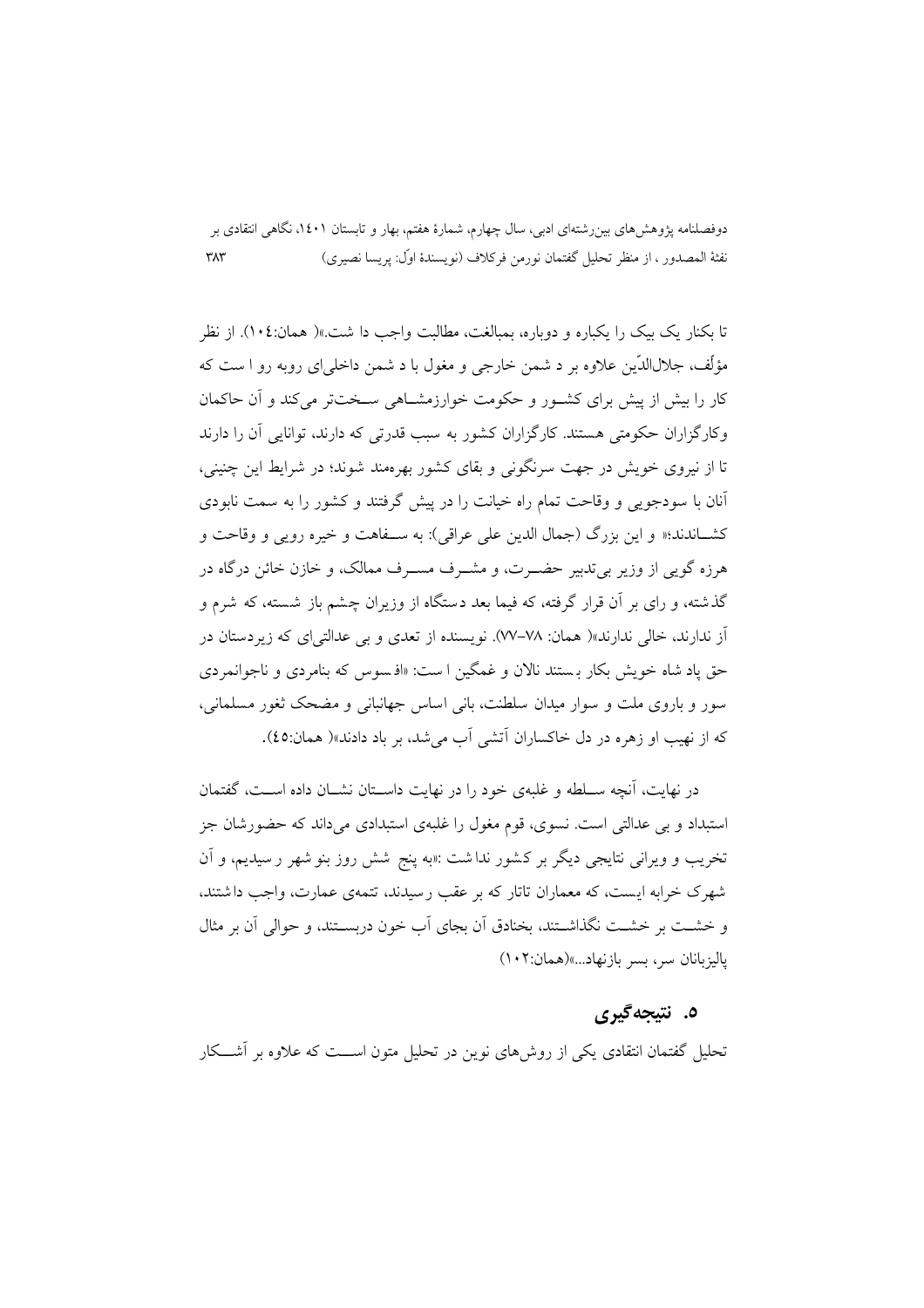ساختن گفتمانهای مسلط در متن، ارتباط متن با شرایط اجتماعی، فرهنگی و سیاسی دوران نویه سنده را نه شان میدهد. نفثهٔ المه صدور اثر تاریخی ارز شمندی ا ست که با بافت ادبی و مصنوع خود دربردارندهی بازآفرینی حوادث کشنده و سوزناک ناشی از حملهی تاتار است. در ً سطح تو صیف، با ارائهی ایدئولوژی خاص نویـسنده در انتخاب واژگان و عبارات و به کارگیری شگردهای زبانی، مقـصود ا صلی مؤلّف در متن تو صیف شده ا ست و در سطح تفســير و تبيين، فضــاى عاطفى، جبر و اختناق و اوضــاع نابســامان ســياســي و اجتماعى و ایدئولوژی حاکم بر عصر نویسنده روایت و گفتمان طیفهای مختلف و تقابل گفتمان جبر و اختیار، وفاداری و خیانت و طبقهی فرودست و فرادست بررسی شده است. یافتهها حاکی از آن است که زیدری با ترکیب گفتمانهای مذکور، بر آن است تا نشان دهد گفتمان غالب در آن دوران بیش از آنکه استبداد باشد، گفتمان جبر و خیانت کارگزاران حکومتی و طبقهی فرودست است؛ ازین روی، بخشی از گفتمانهای مسلط دوران خود را مطرح ساخته است تا به نوعی بتواند با بازتولید این گفتمان ها و شـــیوهی جدیدی از روایت و تارخ به هویداســازی اوضــاع و احوال جامعهی عصــر خویش بیردازد و نشــان دهد که در نتیجهی گفتمان جبرگرایی و شخیهصت ممدوح وابسته بر حکمرانان و طبقهی فرود ست، گریز از غلبهي مغول و حملاتشان غير ممكن به نظر مي رسد.

#### كتابنامه: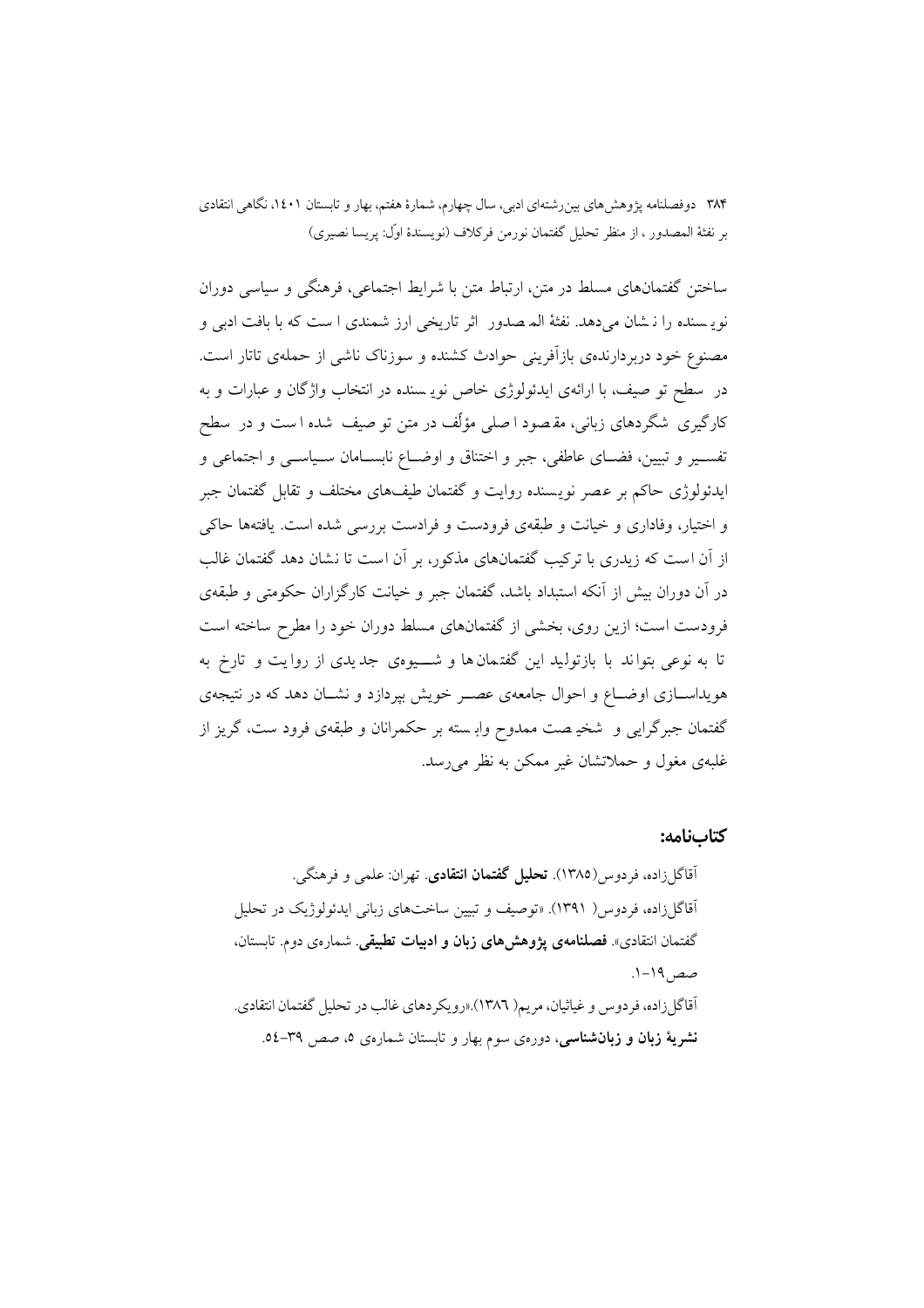تاجیک، محمدرضا( ۱۳۸۳). **گفتمان، یادگفتمان و سیاست** تھران: موسسه تحقیقات و توسعهي علوم انساني. صادقي، سهيلا و ميرزايي، على(١٣٩٧).«بررسي زبانشناختي نفثهالمصدور اثر شهابلدين محمد زیدری با رویکرد تحلیل گفتمان انتقادی». فصلنامهی **زبانشناسی اجتماعی**، شمارهي سوم. زمستان،صص ٢١-٩. جهانگیری، جهانگیر و بندرریگیزاده، علی( ۱۳۹۲).«زبان، قدرت و ایدئولوژی در رویکرد انتقادی فرکلاف به تحلیل گفتمان.»پژوهش **سیاست نظری**، پاییز و زمستان، زمستان، شمارهي ١٤.صص ٥٧-٨٢ فرکلاف، نورمن( ۱۳۷۹). **تحلیل گفتمان انتقادی**، ترجمهی فاطمه شایسته پیران و دیگران ویرایش محمد نبوی و مهران مهاجر. تهران: وزارت فرهنگ و ارشاد اسلامی، دفتر مطالعات و تحقیقات رسانهها. فراي، نورتروپ(١٣٧٧). تحليل نقد. ترجمهي صالح حسيني. تهران: نيلوفر عضدانلو، حمید( ۱۳۸۰). **گفتمان و جامعه**. تهران: نشر نبي محسنی، محمدجواد(۱۳۹۱). «جستاری در نظریه و روش تحلیل گفتمان فرکلاف». معرفت فرهنگی اجتماعی، سال سوم، شمارهی سوم، تابستان صص ٨٦–٦٣. نسوی، زیدری (۱۳۸۹).نفثة المصدور. به تصحیح امیرحسن یزدگردی. چ سوم. تهران: توس یورگنسن، ماریان و فیلیپس، لوئیز،(۱۳۸۹). **نظریه و روش در تحلیل گفتمان**. ترجمهی هادي جليلي. چاپ ششم. تهران: نشر ني.

#### **References**

Aghagolzadeh, Ferdous (1385). Critical Discourse Analysis. Tehran: Scientific and cultural. [In Persian].